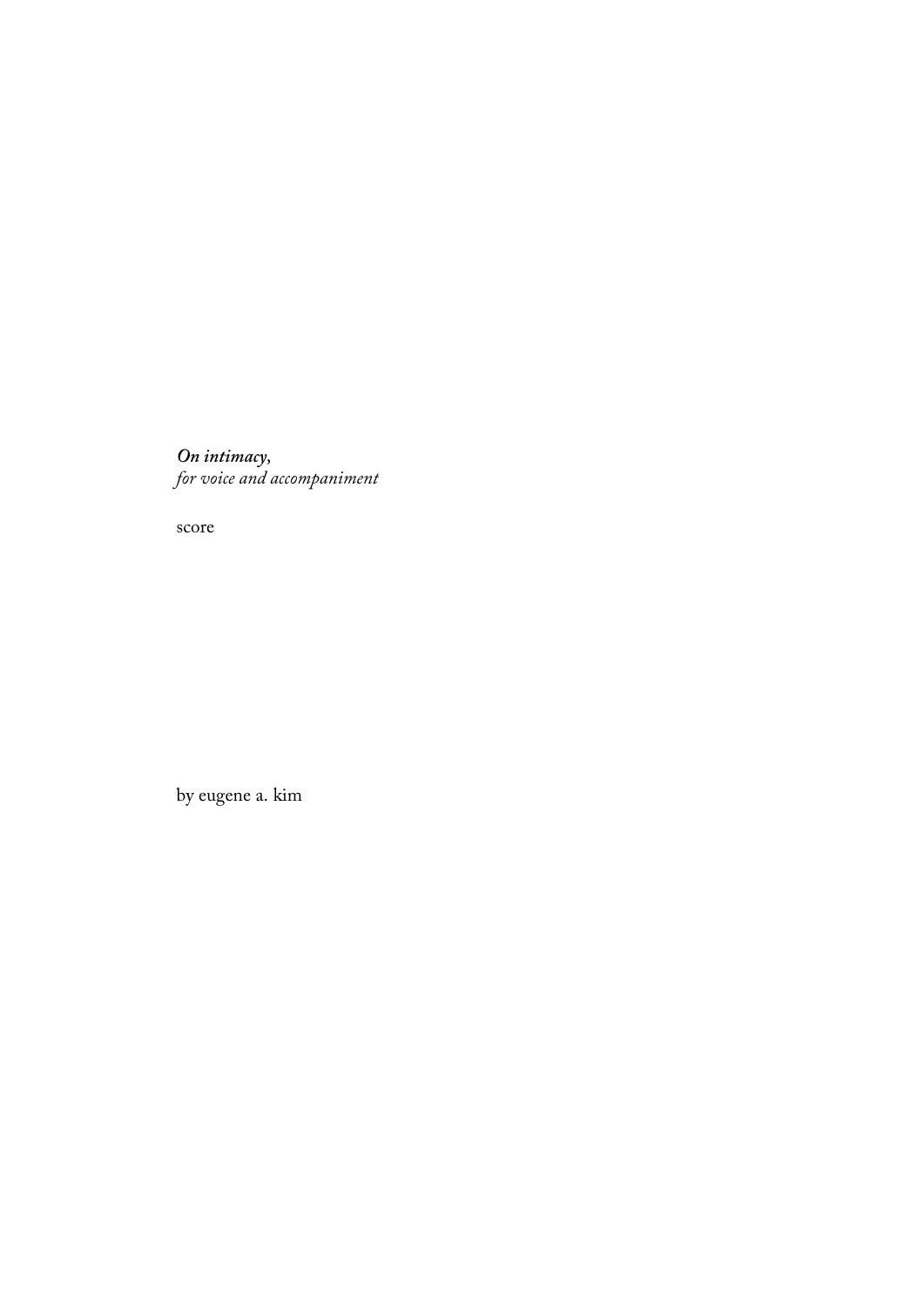## **Voice**

*Prologue, Musical contents. Innermost.*

Citations in smaller text are to be read in silence.

Timings are to be exact; nearer to the end (2a onward), indications are freer or absent altogether.

In situations with a larger audience, it is recommended to project the number/letter, citation, and footnotes onto a large screen.

## **Accompaniment**

(*listening, sowing, loving*)

Larger text is to be recited aloud.

Tones and timings are to be exact; nearer to the end (2a onward), indications are freer. Timing and of the Prologue is free and the text is to be read in silence.

All tones should be barely audible and should in some manner fade to nothing. It is recommended to create a single track or playlist for all tones.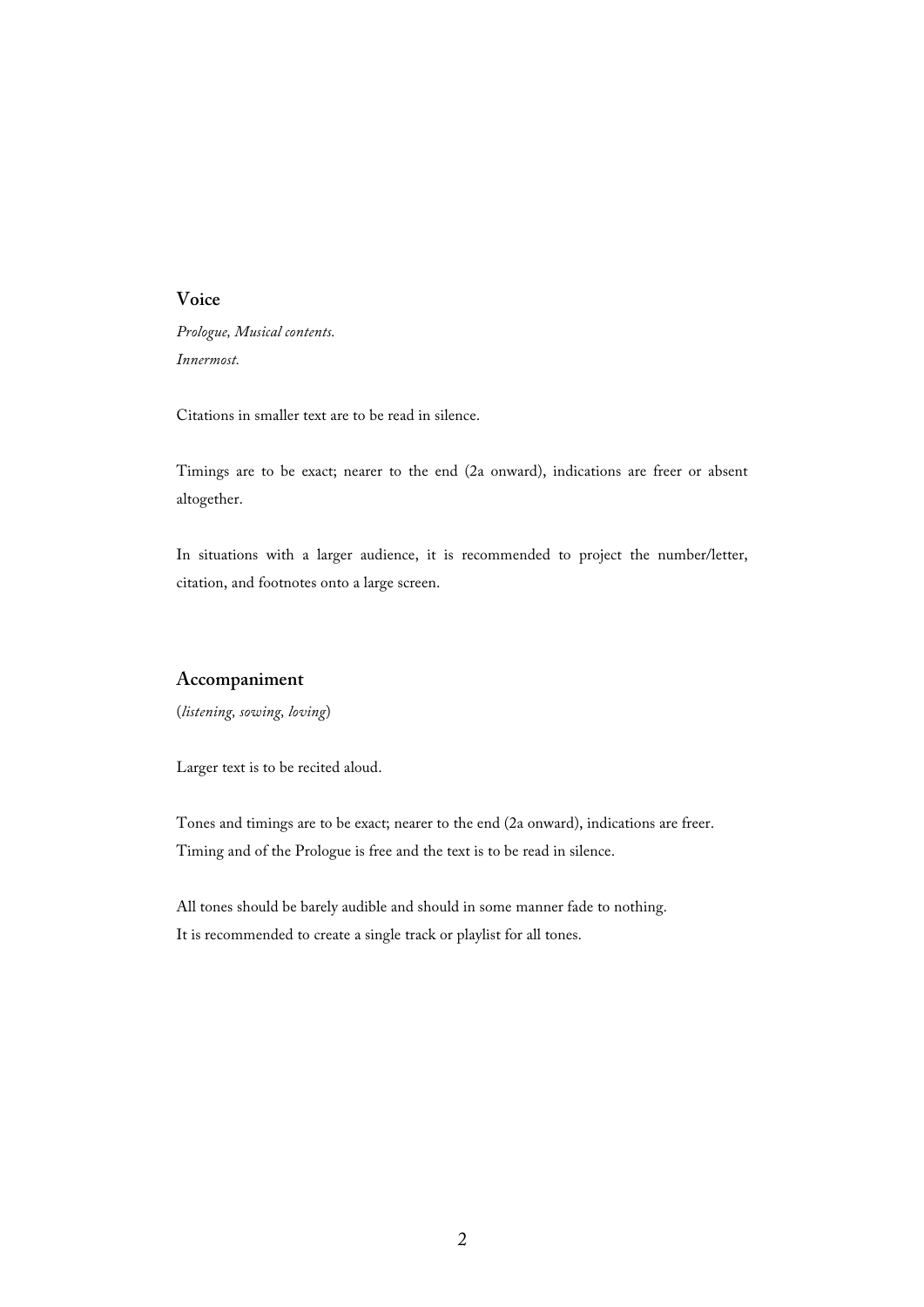Although I accept strongly that there exists a general human condition in which we are subject to protecting our own lives and speaking for our actions, faith holds that such a condition cannot pervade each and every realm and scale of living. Moreover, in many situations such a prioritization of one's defense only denies an awareness better focused towards understanding our capacity to love. 1

This is dedicated to those who have tested that capacity within them, between us.

 <sup>1</sup> I owe gratitude to author Marilynne Robinson and her novel *Gilead*, in which this truth is so eloquently stated by its narrator, John Ames.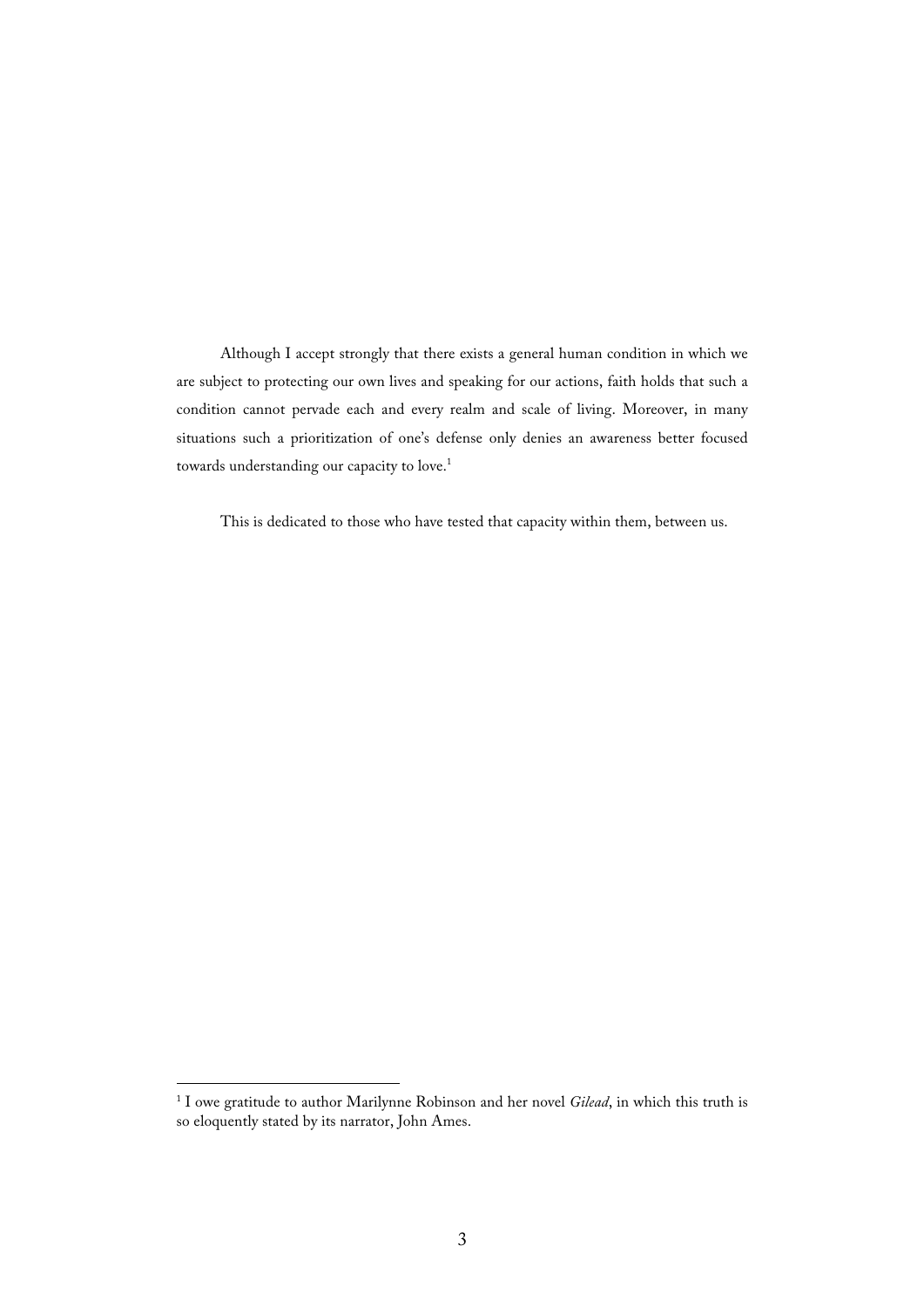# *Prologue, Musical contents.*

- *1 1000 Hz She rose.*
- *1a 1000 + 1002 Hz resounding lobes*
- *2a 1125 + 1127 Hz we sat,*
- *3b 1250 + 1254 Hz bourns, collapsing*
- *3 1250 Hz Crepuscular trellis*
- *c 16003 Hz her lambency. Her wings*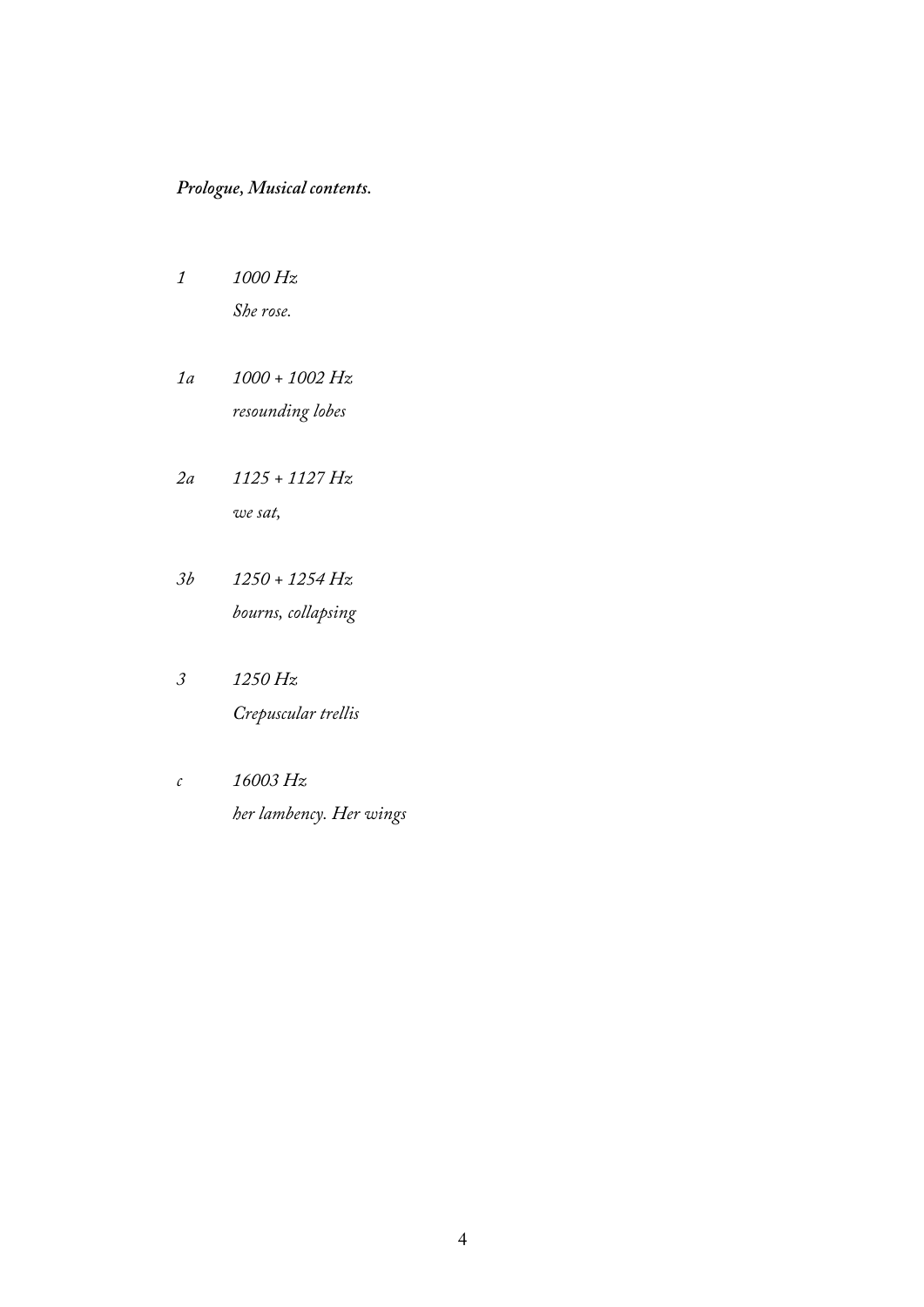*1 125 Hz (0:00 – 10:00) An encounter.*

*4 500 Hz*

*(0:10)*

Encountering another human being—

#### *(0:16)*

In order to get clear about aesthetic words you have to describe ways of living. We think we have to talk about aesthetic judgments like "This is beautiful", but we find that if we have to talk about aesthetic judgments we don't find these words at all, but a word used something like a gesture, accompanying a complicated activity (Wittgenstein 1966, 11).<sup>2</sup>

### *4a 500 + 502 Hz*

*(1:00)*

And we sit.

### *(1:05)*

Our aesthetic engagements are occasions and activities of just this kind; thus aesthetics, as a field of conceptual inquiry, should start not from a presumption that the central task is to analyze the determinant properties that are named by aesthetic predicates, but rather with a full-blooded consideration of the *activities* of aesthetic life. 3

 <sup>2</sup> Garry Hagburg, and Edward N. Zalta, ed. "Wittgenstein's Aesthetics," 26 Jan. 2007, *The Stanford Encyclopedia of Philosophy, 10 Mar. 2014*

<sup>&</sup>lt;http://plato.stanford.edu/archives/fall2008/entries/wittgenstein-aesthetics/>. Hagburg's citation refers to the following text:

Wittgenstein, Ludwig, and Cyril Barrett, ed. *Lectures and Conversations on Aesthetics, Philosophy, and Religious Belief.* Oxford: Basil Blackwell, 1966. 3 *Ibid.*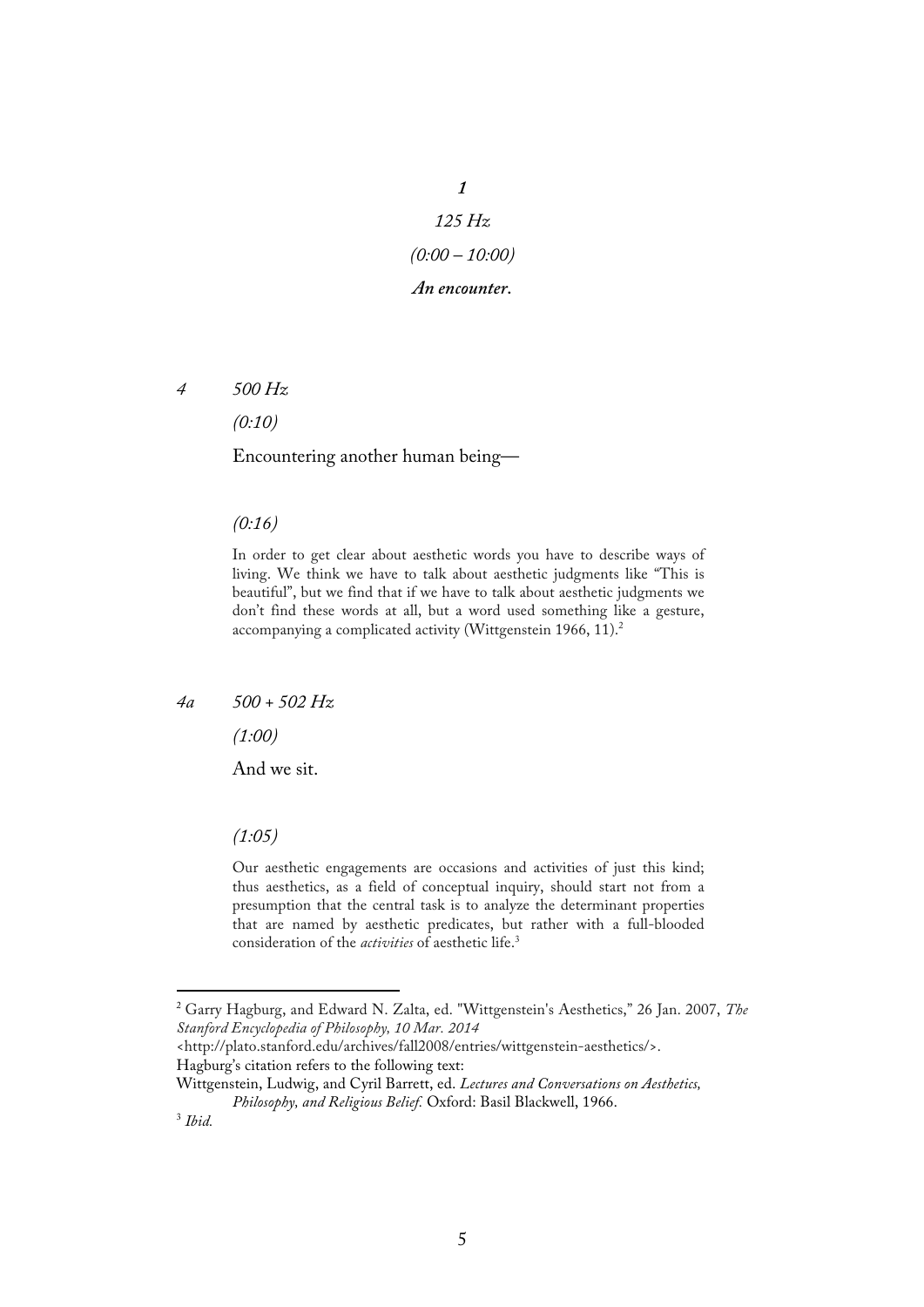## *4b 500 + 504 Hz*

*(1:30)*

And we share time, sitting; hearing the world pass, naming its beauty, crooning, "How beautiful," we waited—

## *(1:40)*

...but an encounter is not an experience, it is an event that remains quite opaque and only finds reality in its multiple resonances within the real world.4

### *b 504 Hz*

*(2:00)*

But first, we met

*(2:05)*

However, love cannot be reduced to the first encounter, because it is a construction.5

*4c 500 + 503 Hz*

*(2:35)*

And having met, something is begun and heard—a lilt of name or song. Ears do greet, as well as hands. Though it is not always the love of which Badiou speaks, it comes close.

*(2:47)*

It is an existential project: to construct a world from a decentred point of view other than that of my mere impulse to survive or re-affirm my own identity.<sup>6</sup>

 <sup>4</sup> Alain Badiou, and Nicolas Truong, *In Praise of Love*, Trans. Peter Bush (London: Serpent's Tail, 2012) 24.

<sup>5</sup> *Ibid.*, 31.

<sup>6</sup> *Ibid.*, 25.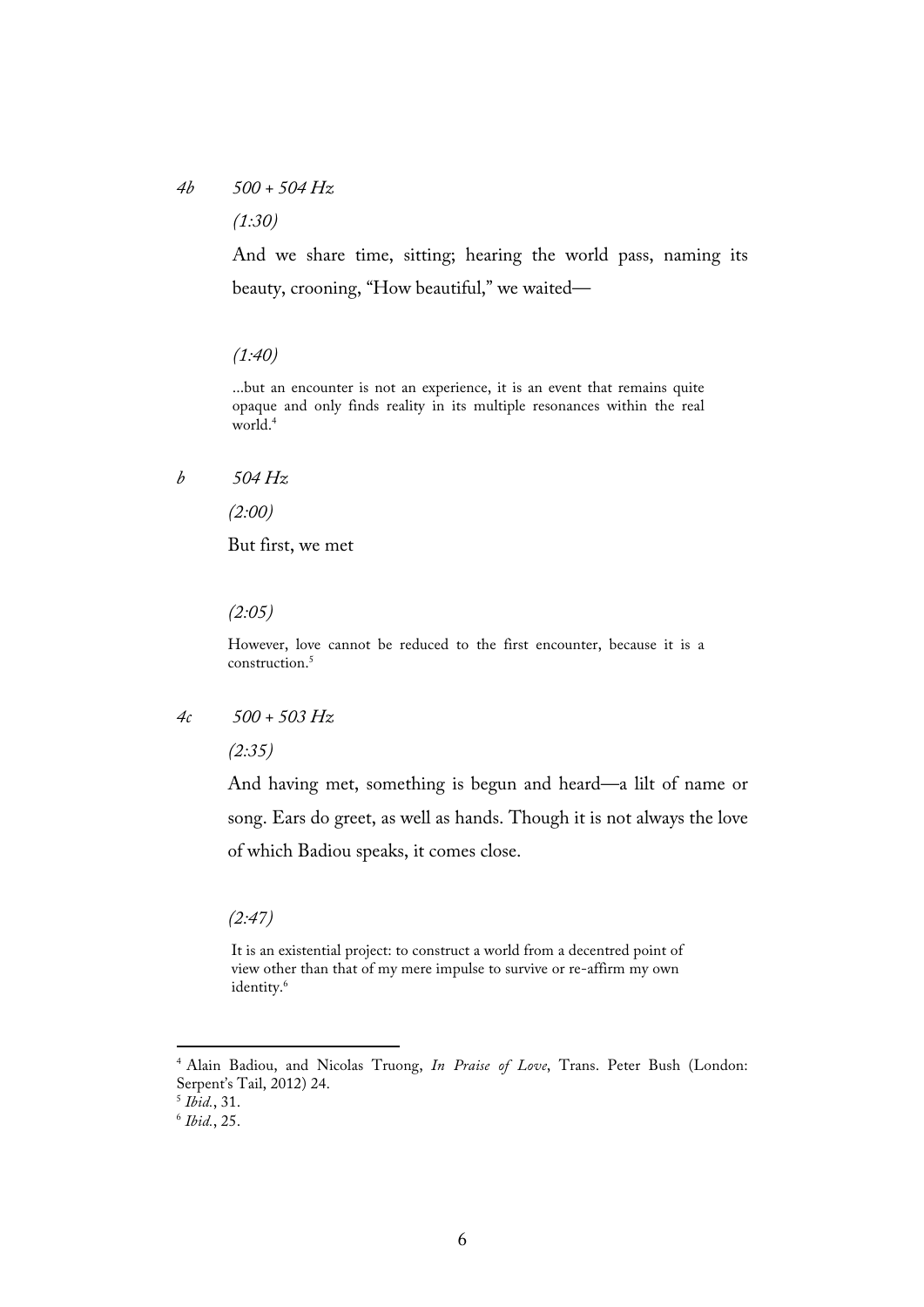# *4d 500 + 506 Hz*

*(3:15)*

Born starved of truth, we should feel that stopping to sit together would be nourishing.

#### *(3:20)*

I mean truth in relation to something quite precise: what kind of world does one see when one experiences it from the point of view of two and not one? What is the world like when it is experienced, developed and lived from the point of view of difference and not identity?<sup>7</sup>

### *d 506 Hz*

*(3:45)*

And first, I may have to start with something like an apology for some: this initially won't seem so much like words on music.

Though, it is a difficult thing to speak about in the first place.

*(3:45)*

Vaporous ether…overspreads a broad dormant sheet of melody.8

*e 505 Hz + brown noise*

*(4:00)*

*Read aloud the text below.*

She would bring her mother handfuls of mud and handfuls of water, and her mother would say, 'Now, don't you go stepping on it. You're just messing up all my work!'

After a while the baby cupped her hands and poured water on her mother's arm and laughed, so her mother cupped her hands and poured

 <sup>7</sup> *Ibid.*, 22.

<sup>8</sup> Franz Liszt, *source and trans. unknown.*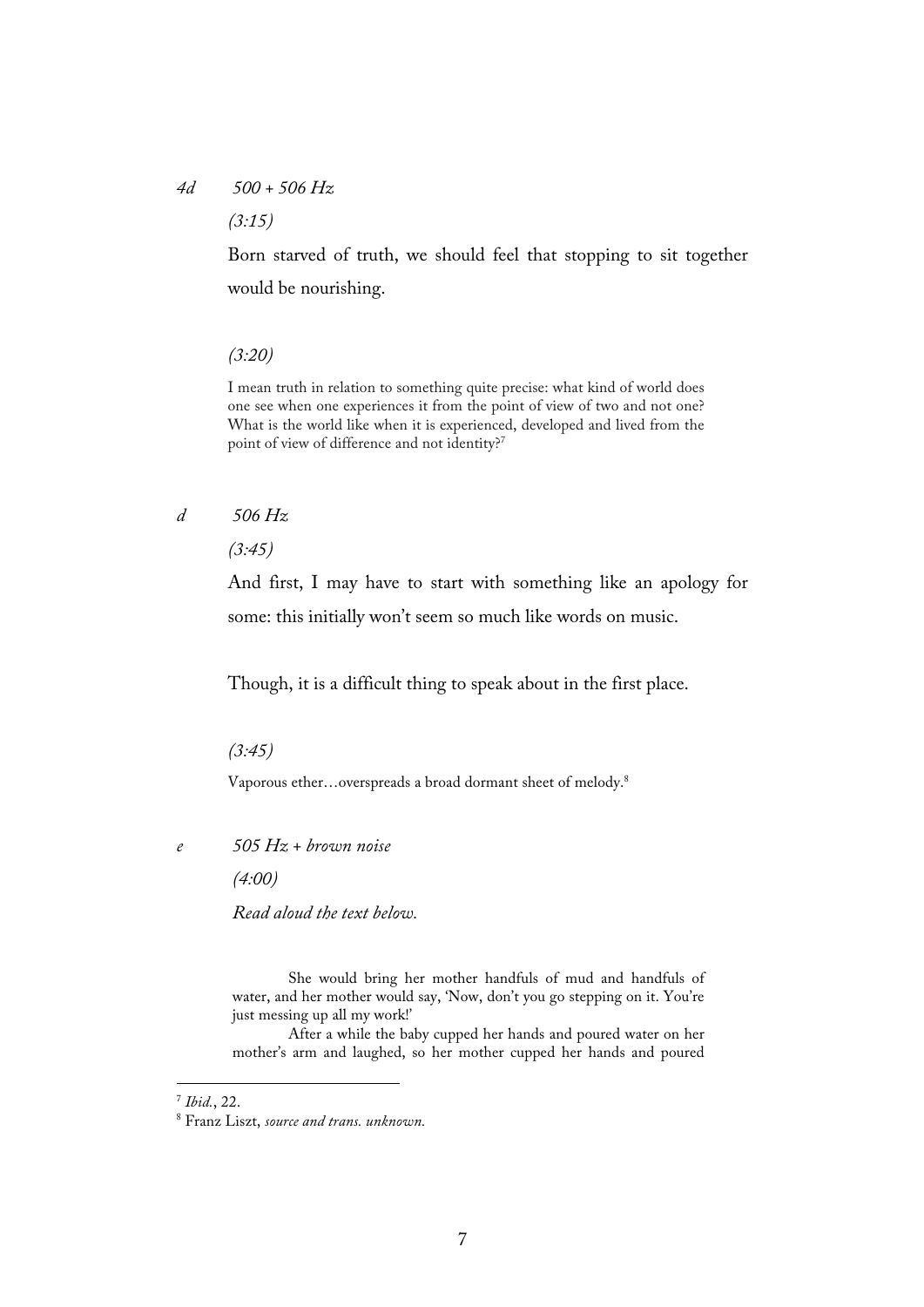water on the baby's belly, and the baby laughed and threw water on her mother with both hands, and the little girl threw water back, enough so that the baby whimpered, and the little girl said, "Now don't you go crying! What do you expect when you act like that." And she put her arms around her and settled her into her lap, kneeling there in the water, and set about repairing her dam with her free hand. The baby made a conversational sound and her mother said, "That's a leaf. A leaf off a tree. Leaf," and gave it into the baby's hand. And the sun was shining as well as it could onto that shadowy river, a good part of the shine being caught in the trees. And the cicadas were chanting, and the willows were straggling their tresses in the water, and the cottonwood and the ash were making that late summer hush, that susurrus.

After a while we went on back to the car and came home. Glory said, "I do not understand one thing in this world. Not one." 9

*f 508 Hz + pink noise*

*(5:45)*

What do you then sing? To whom and then why?

- *4e 500 + 505 Hz*
	- *(6:30)*

So, if we have met and sat, then that should simply be enough. If we agree, then that will be enough. We could then move onto some other activity, like sauntering through the woods, late into the evening. The truth lies in the leaves, in the water, in moonlight; all these things in their muteness, can offer a perfect hospitality, an answer.

*(6:55)*

<sup>(&</sup>quot;Look, Rhoda," said Louis, "they have become nocturnal, rapt. Their eyes are like moth's wings moving so quickly that they do not seem to move at all."10

 <sup>9</sup> Marilynne Robinson, *Gilead*, (New York: Picador, 2004) 163-164.

<sup>10</sup> Virginia Woolf, *The Waves,* (Harcourt, 2006) 101.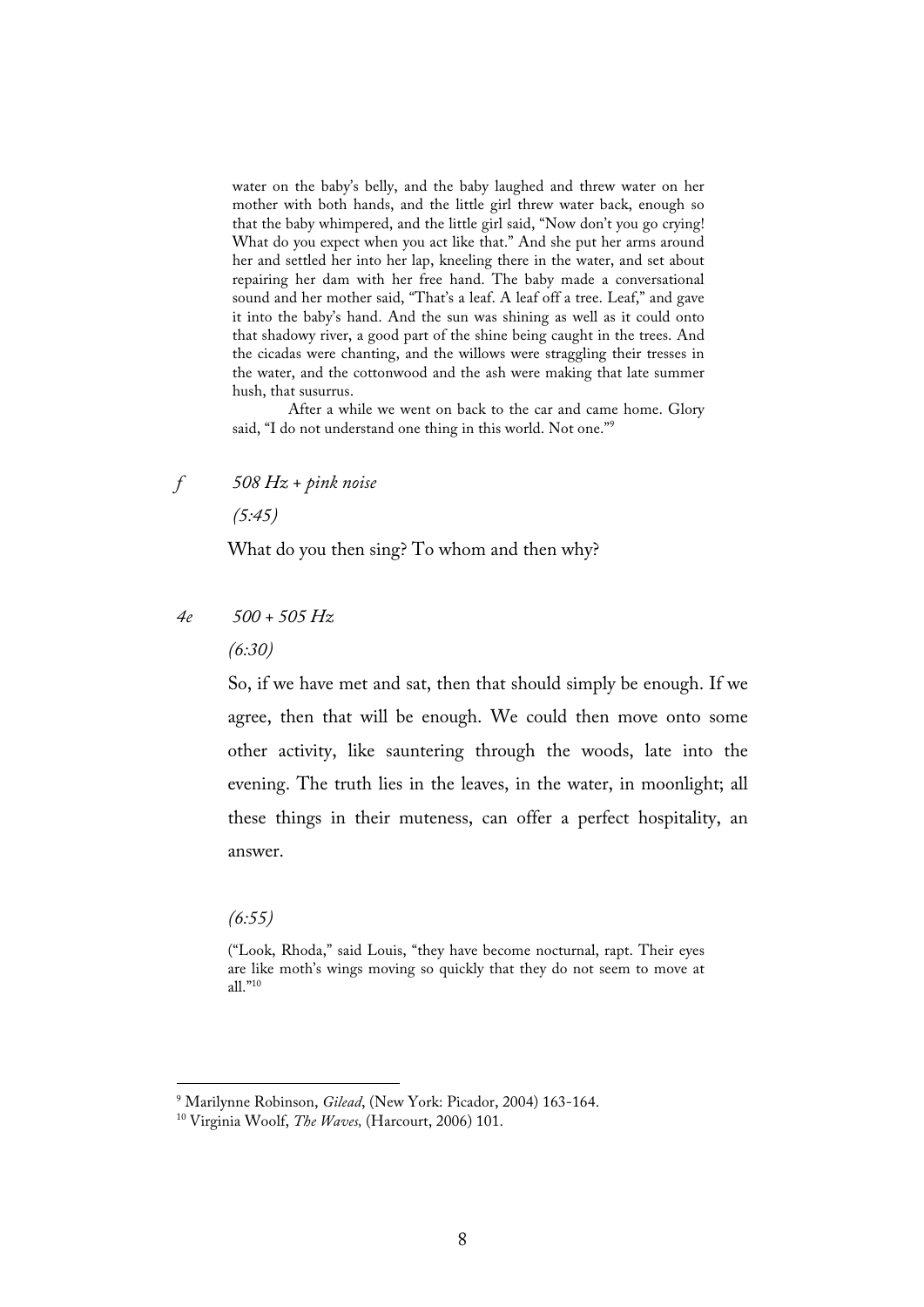# *e 505 Hz (7:05)*

But they say that it does not suffice. They ask for more understanding in less time than it should take. They ask for more of the thing, for it all to be at hand before the ears; more of the memories and probabilities, but none of the time and imagination graced upon them in this life alone. Is there not a more fundamental trial we face apart from those we inflict upon one another?

## *(7:05)*

# *f 508 Hz*

*(7:45)*

Each day, I am less sorry that I cannot sympathize with the purpose of their trials. And each minute I am more sorry that the line has been drawn.

# *g 507 Hz*

### *(8:00)*

American novelist Marilynne Robinson remarks upon one modern and pervasive interpretation of human nature: that we all fundamentally behave on terms of our own self-interest, that we exist now with a "contentless decency," characteristically true to a Freudian

They have drawn, as they say, a bright line between an "us" and a "them." Those on the other side of the line are assumed to be unworthy of respect or hearing, and are in fact to be regarded as a huge problem to the "us" who presume to judge "them." This tedious pattern has repeated itself endlessly through human history and is, as I have said, the end of community and the beginning of tribalism.11

 <sup>11</sup> Marilynne Robinson, "Imagination and Community," *When I Was a Child I Read Books,* (New York: Picador, 2012) 30.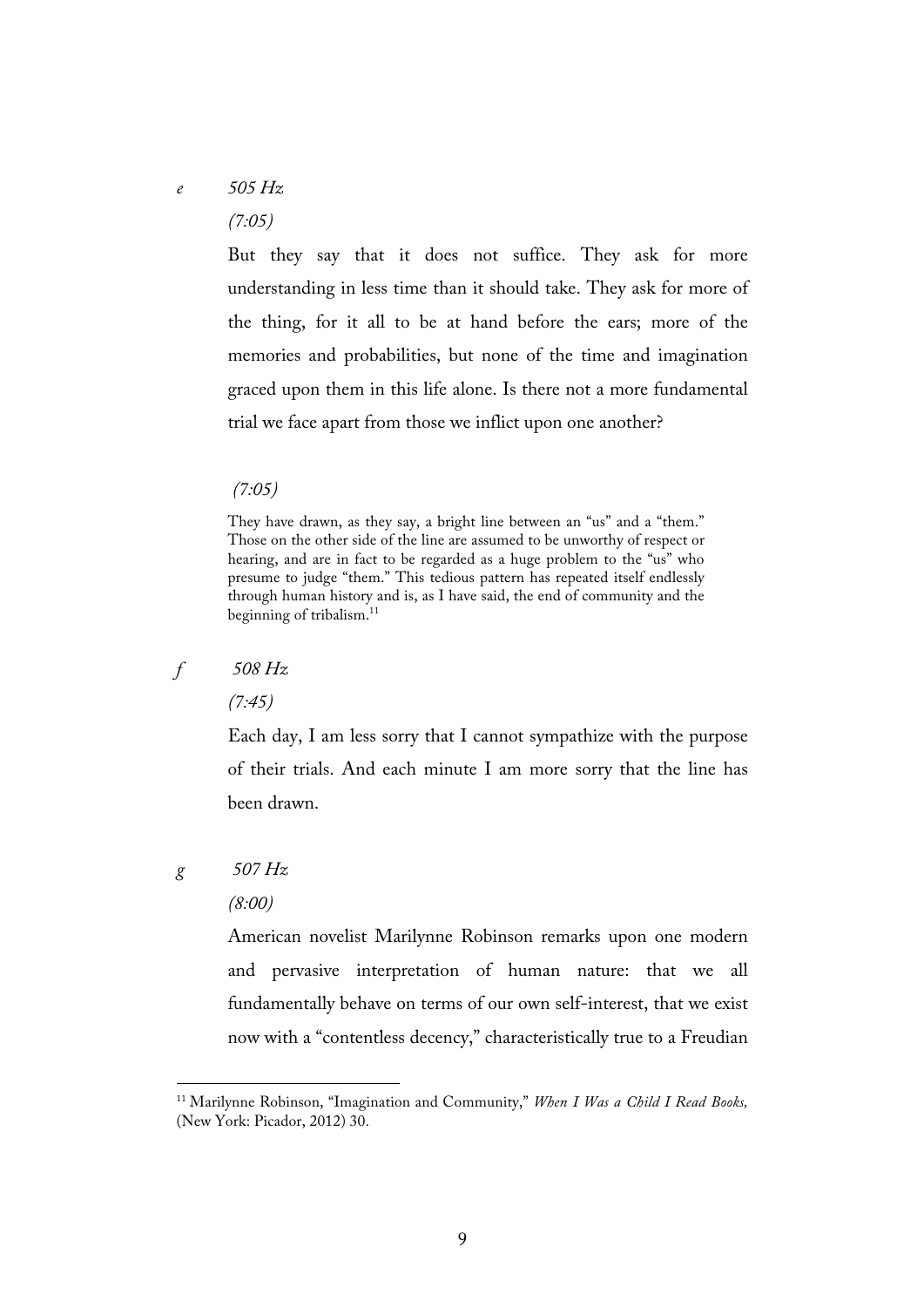## paradigm. 12

I have always felt this to be an easy notion to accept, not for its absolute sense or righteousness, but because it partially eliminates the pain of having to confront the trauma of even accidental betrayal and selfishness. To forgive, after all, can be an immensely difficult act. So, for many other reasons as well, we must draw our limits to sharing time and space with one another.

# *4f 500 + 508 Hz*

*(8:55)*

Then, to have listened would be *more* than enough.

*g 507 Hz*

*(9:10)*

*tacet*

*(9:10)*

…

I do not know how to run minute to minute and hour to hour, solving them by some natural force until they make the whole and indivisible mass that you call life. Because you have an end in view—one person, is it, to sit beside, an idea is it, your beauty is it?

But since I wish above all things to have lodgment, I pretend, as I go upstairs lagging behind Jinny and Susan, to have an end in view.13

*Cadence (tacet).*

 <sup>12</sup> Marilynne Robinson, "Cosmology," *When I Was a Child I Read Books,* (New York: Picador, 2012) 190.

<sup>13</sup> V. Woolf, *op. cit.*, 94.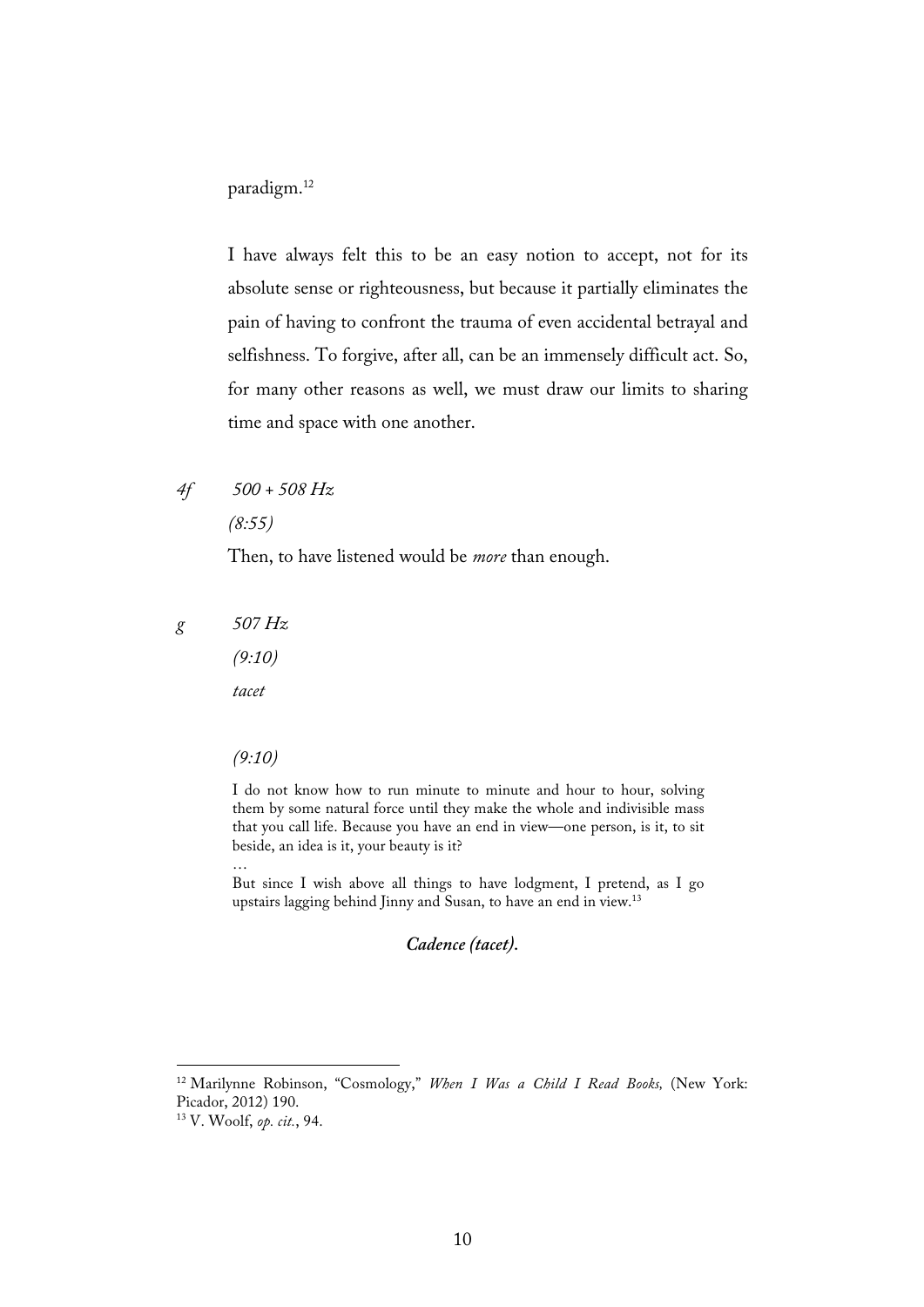- *1a 125 + 126 Hz (10:01 – 20:00) To remind; to offer.*
- *4g 500 + 507 Hz (10:01)*

Time and time again we are faced with an exception, like Rhoda behind Jinny and Susan, in whom we see that we cannot always claim to share all our steps toward a common end, or to have any end at all.

### *(10:01)*

Very often, then, it is in the opposite of causality, that is in *reverberation*…14

*g 507 Hz*

*(10:15)*

But Rhoda always speaks to a beautiful point: at an encounter we can observe a negation of common time, its passage and insistence. And an encounter with any other does not entail that we construct toward an end. We begin to remove ourselves from a habitual procession.

*(10:30)*

The procession passes. And while it passes, Louis, we are aware of downfalling, we forebode decay.15

 <sup>14</sup> G. Bachelard*, op. cit.*, xvi.

<sup>15</sup> V. Woolf, *op. cit.*, 102.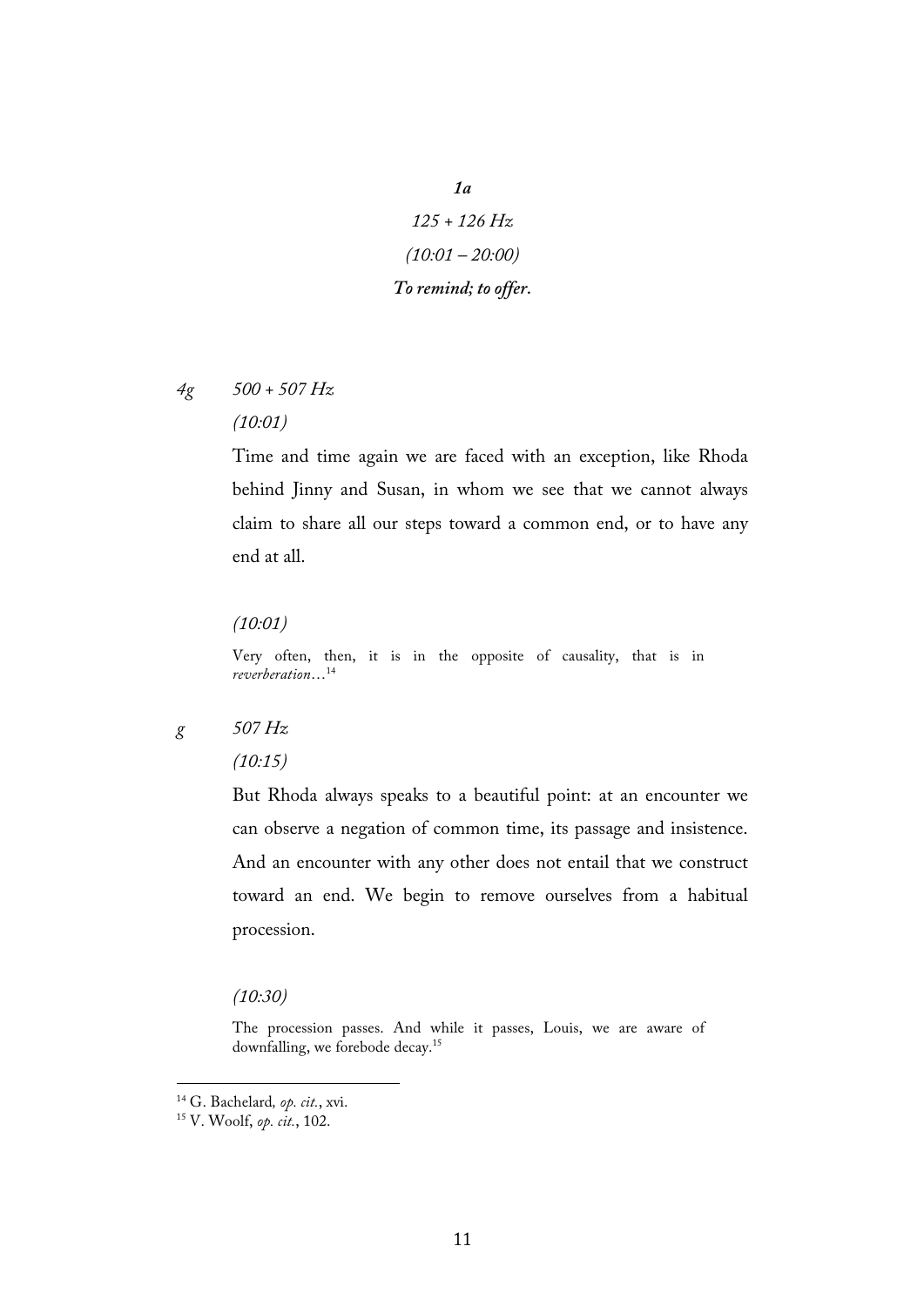# *5 625 Hz (10:43)*

Understandably, causality can play a crucial role at larger scales, in political dynamics. Hannah Arendt once said that one could not bring Love into politics. But it isn't human interaction and encounter at the political scale that we will reflect upon here.

Divorced of politics and histories (including future ones), what is our trust? What is our intolerance for error or demand for proof? What is our intention and the correctness of our actions?

Ultimately, when we share time and space with the other, as in musical activity or during a meal, what is it? Can we remember?

### *(12:00)*

…aesthetics is conceptually expansive in its important linkages to the philosophy of language, to the philosophy of mind, to ethics, and to other areas of philosophy, and it resists encapsulation into a single, unifying problem. It is a multi-faceted, multi-aspected human cultural phenomenon where connections, of diverging kinds, are more in play than causal relations.16

## *6 750 Hz*

### *(12:45)*

In the words of Hugo von Hofmannsthal via Jean-Louis Chrétien, "each new encounter breaks us and recomposes us."17 This can't really be denied, but in any case, my interests lie simply in the oftenoverlooked possible activities that follow the musical *and* the social encounter. Indeed, it is a pleasurable sort of activity to hear very new

12

 <sup>16</sup> G. Hagburg, *op. cit.*

<sup>17</sup> J.-L. Chrétien, *op. cit.*, 24.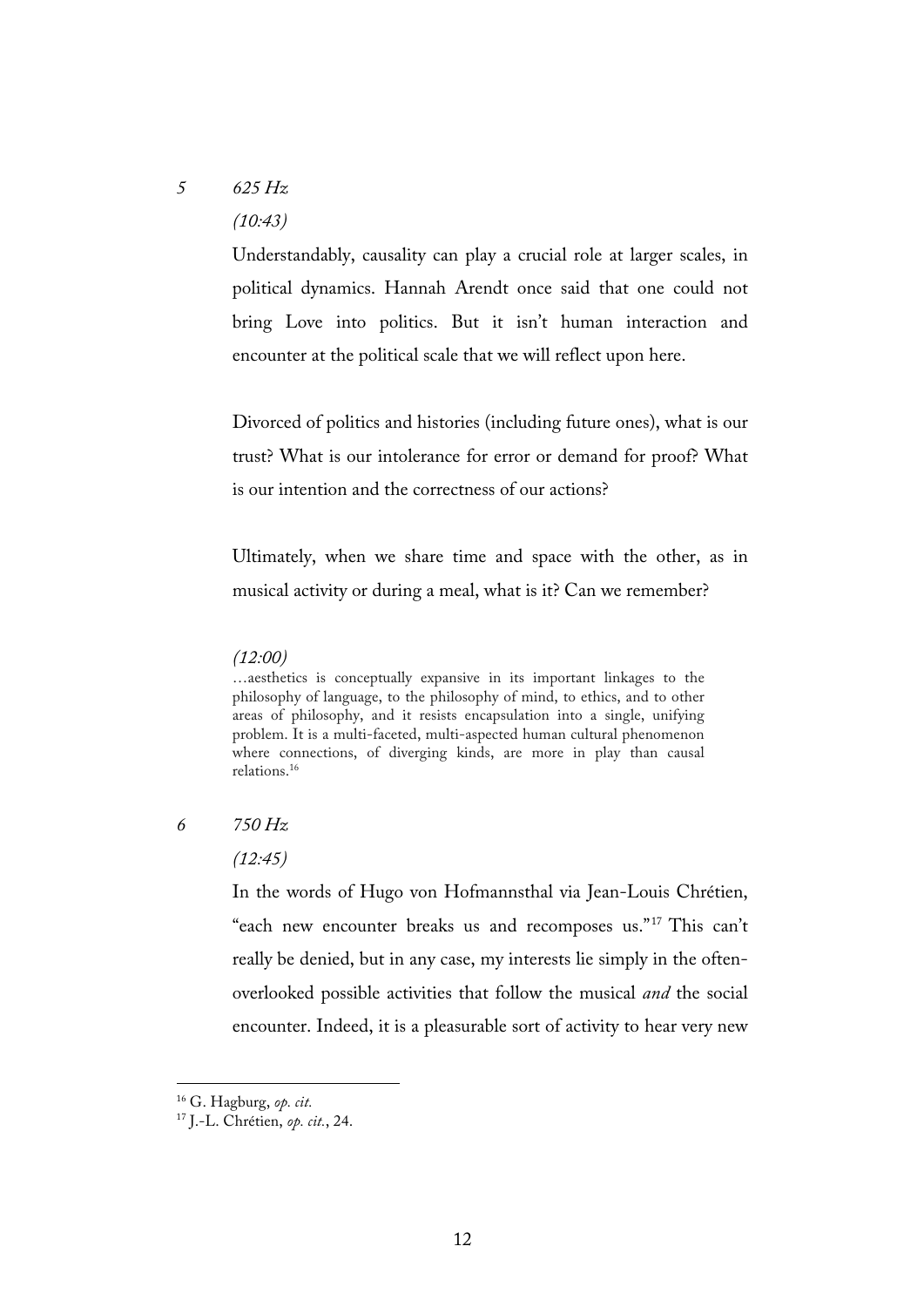sounds and listen for the ways we can name them with a sense of "togetherness," within common vocabulary; and then share with one another our interpretations of those new sounds—I can't help but then recall again the words of Chrétien, "Interpretation has its violence too, and perhaps it is always a certain violence that founds and gives rise to interpretation."18 Nevertheless, we *hope* to learn a bit more about the other in treating the musical encounter as such generally for selfless reasons, for enrichment of the soul and mutual identity building. Or for the purpose of an ice-breaking spar, it toughens the skin in the most tactful way possible. But after all, one could ask, what else is there to do? Is it not inexorably the case that we are always testing each other's identities and beliefs; is this not the primary activity between the self and the other?

(To give a fragment of a personal answer to that question: **first, offer to sit,** or any other receptive activity from which to proceed together. And as we have sat down already and continue to do so at many events and concerts, we are already one step on our way toward some other possibility.)

Chrétien, a philosopher of theological history, resolutely affirms the possibility in addressing not only oneself in listening to or producing sounds and not even one other upon the encounter, but instead to listen and speak towards an *impossibility*, the *unheard-of*<sup>9</sup>—that is,

 <sup>18</sup> *Ibid.*, 12.

<sup>19</sup> Speech takes risks because it is always the *unheard-of* that it wants to say, when it really wants to say something. The silence within events is what we want to bring to speech…If speech is born from the unheard-of, listening, too, can live from it alone. And if we indeed speak only to the impossible, we also indeed listen only to and towards the impossible (Chrétien 13).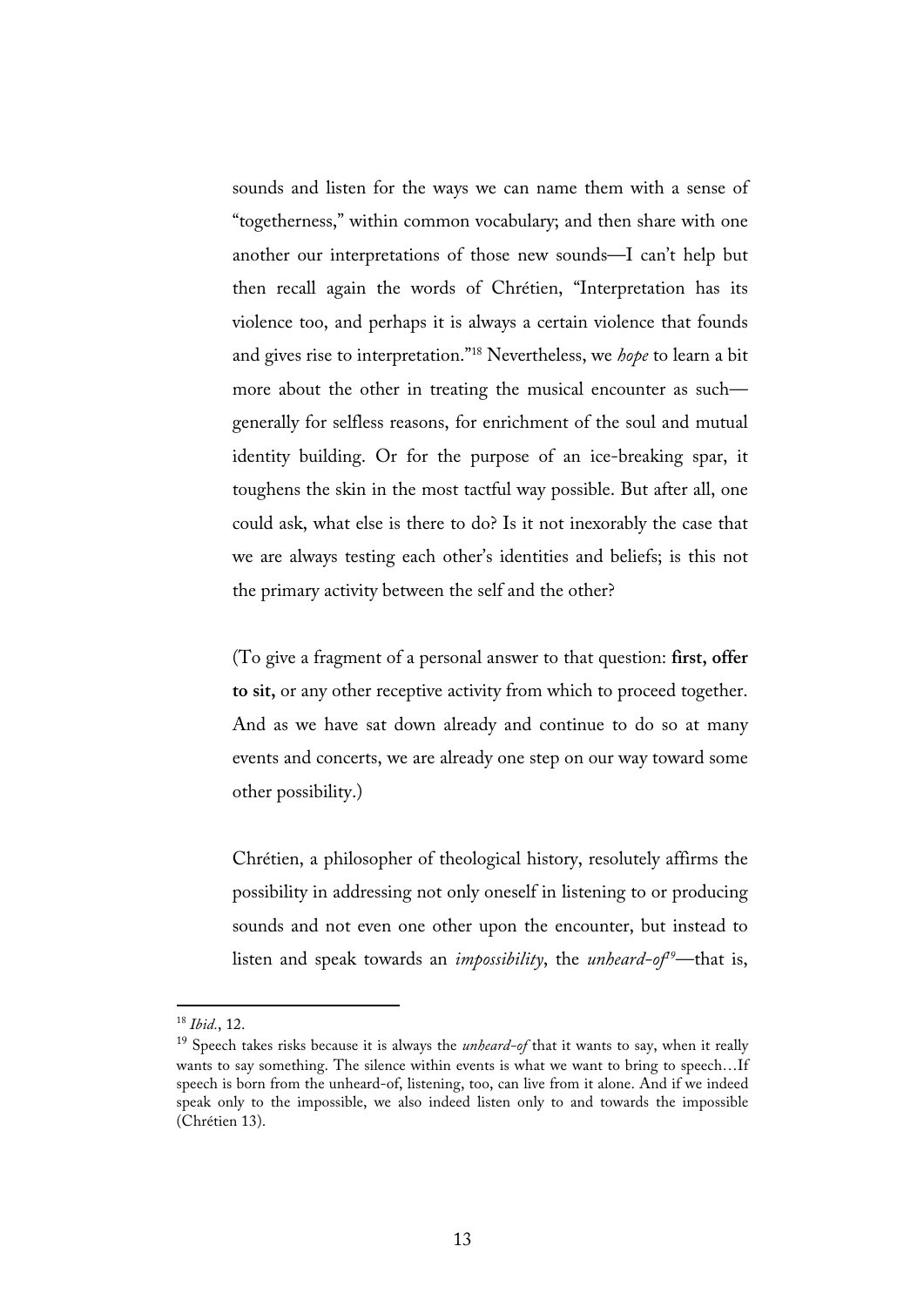toward all that we honestly do not know and that which we can try to unlearn. Chrétien questions whether the "ultimate and essential aim" of *all* speech is to be listened to—for speech that aims only to be listened to can only *inveigle* and "excerpts itself and withdraws from the dialogue of truth or in truth."20 By addressing the unheardof, we do not deny ourselves the positive invitation and construction of ideas and truths, but rather we silence "within us the noise of what has already been said so that we can, in Heidegger's apt words, let ourselves be said."21

Some find the unheard-of, the impossible and uncertain to be intolerable; some slump jaded beyond all recovery; some find peace. Let us take a look into a particular case of addressing the unknown: Christians pray to God, an entity that can be said to exist beyond human understanding.<sup>22</sup>

From this relationship with the unknown, the *speech* of prayer then becomes a fascinating and profound subject, upon which Chrétien goes on to state: "the function of speech is not in this case to

 <sup>20</sup> *Ibid.*, 11.

<sup>21</sup> *Ibid.*

<sup>22</sup> In Book X of *The Confessions of St. Augustine*, there sits a passage in which St. Augustine meditates on the presence of God. Upon asking every object and creature he could possibly encounter of what they knew about God, he only received the response, "He made us." He then receives his truth: "Neither heaven, nor earth, nor any other body is thy God." And that all things "are a mass; a mass is less in a part thereof than in the whole." Hence, he begins a series of conjectures upon what then one is to do with "the frame of the world about my God…" ("What then do I love…?"). What one can draw from these thoughts is that the addressee is not the entity as is completely known, but rather the vast field of related things never quite understood as a whole; we cannot *know* this field, *per se.* Most interestingly, St. Augustine follows with a prescription of focusing one's senses to the world before him, "commanding the eye not to hear, and the ear not to see; but the eye, that through it I should see, and the ear, that through it I should hear…" (St. Augustine, 97- 98).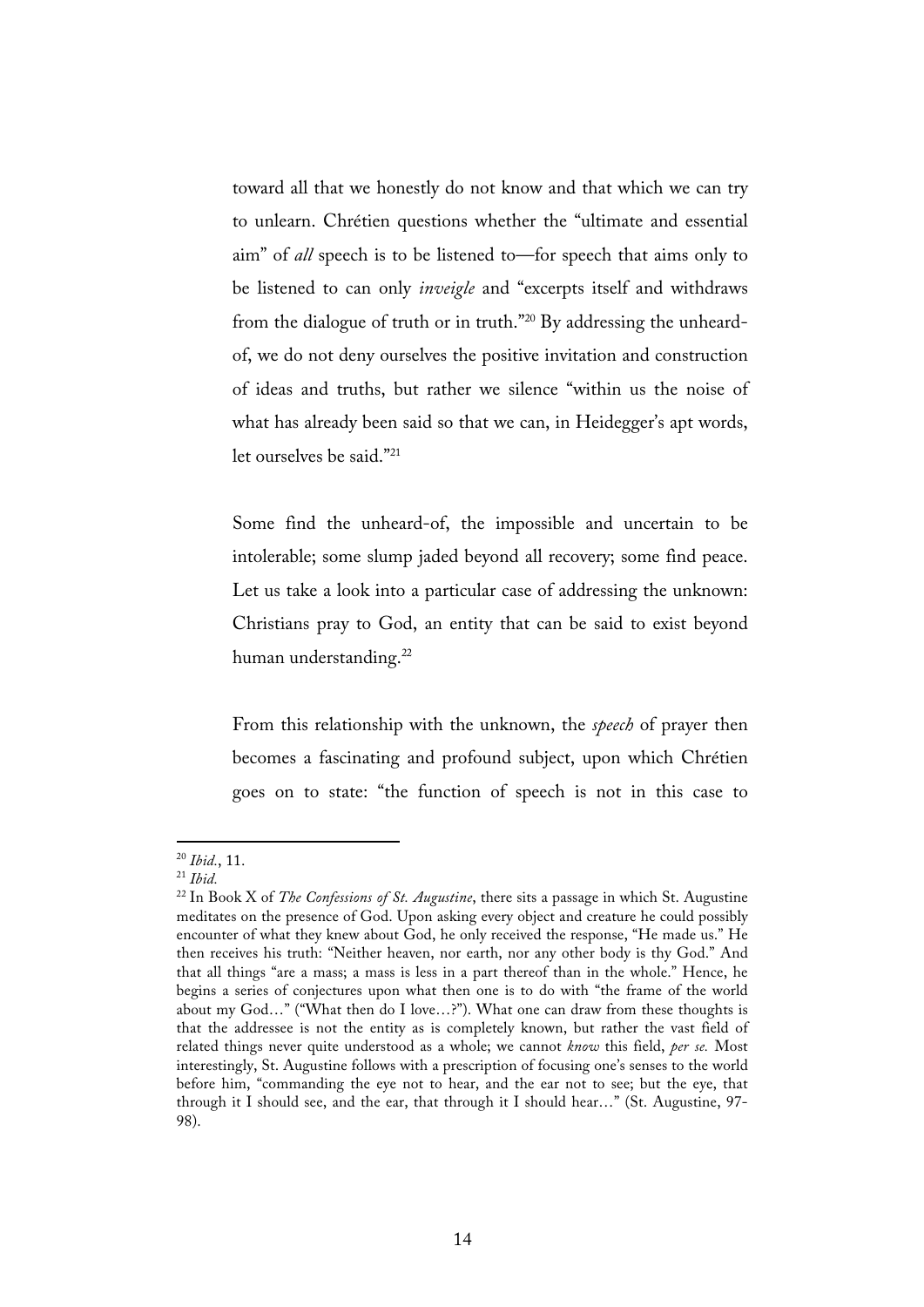communicate a piece of information or to transmit something we know to our invisible interlocutor."23 In St. Augustine's *De magistro*, he and his son, Adeodatus, discuss this very subject. The former supposes two functions of speech: teaching and learning (*docere* and *discere*). Adeodatus gives his counter-example: song—which can be done in private, without the presence of the other. <sup>24</sup> It is then argued that apart from the pleasure of hearing the music, the words then are addressed to the self (*commemoratio)*, "in which we remind ourselves of something."25

Further conclusions state that in prayer, one reminds oneself that such matters require divine assistance; upon request, one acknowledges "that we are not the origin of every good and every gift…" <sup>26</sup> It is at once an acknowledgment that humbles and empowers the speaker. This entire reference, also via Chrétien, should stop here, as his discussion then elaborates even further upon the *act* versus the *linguistic dimension* of religious prayer. Though from this point, I have attempted to parse through this argument and rather imperfectly translate its salience into the domain of musical activity.

## *Cadence (tacet).*

 <sup>23</sup> J.-L. Chrétien, *op. cit.*, 21.

<sup>&</sup>lt;sup>24</sup> Indeed, a wondrous counter-argument that will not be discussed here.

<sup>25</sup> *Ibid*.

<sup>26</sup> *Ibid.*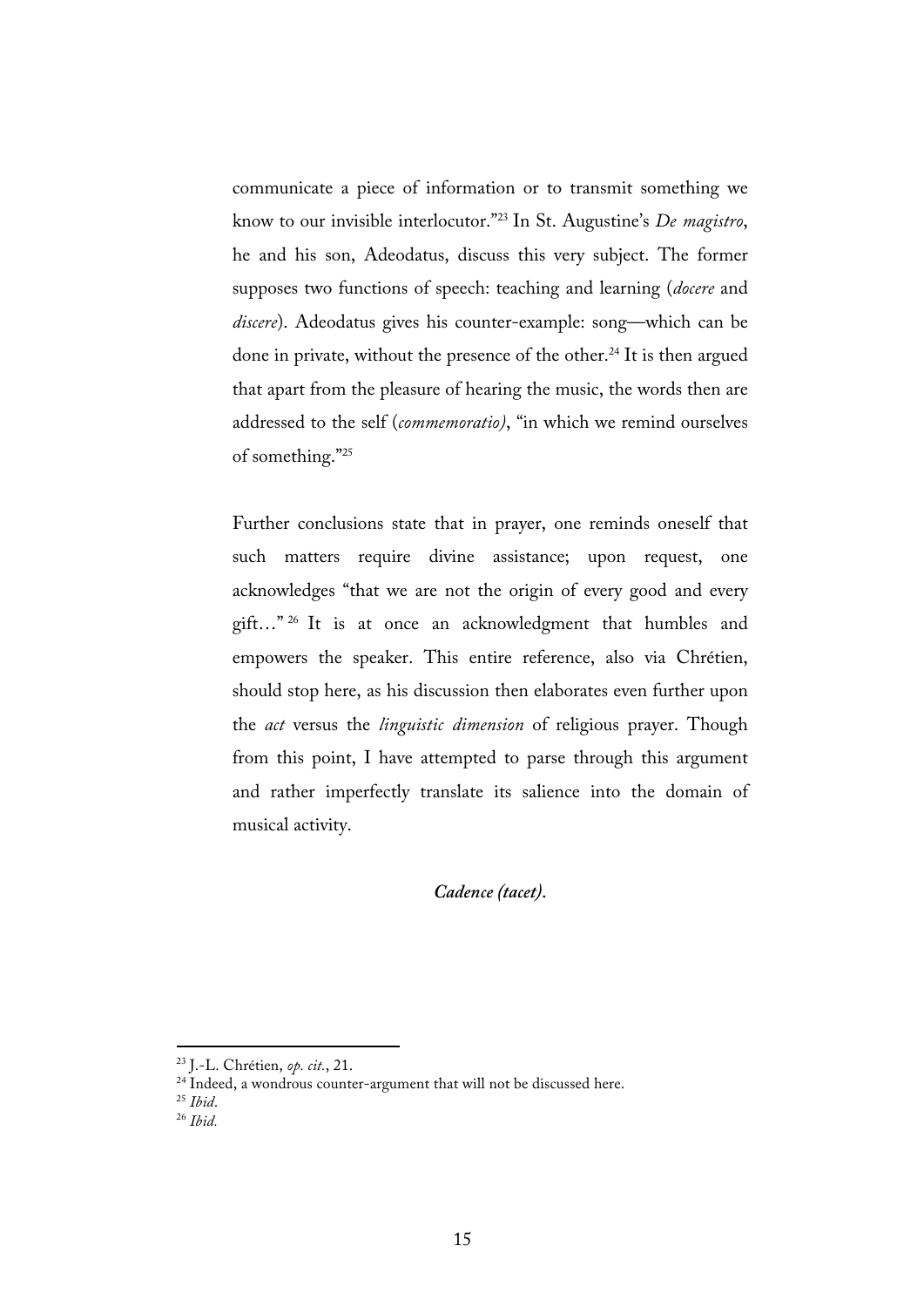## *Codetta.*

*(20:00)*

### 1

When composing and performing, sounds are encountered. Upon meditation of their origins, you can allow your senses<sup>27</sup> to access an

 $\mathcal{L}$ 

"intimate immensity."<sup>28</sup> The locality of the sound, your encounter, the resonance within your soul, and all memories and future possibilities exist in the immense impossibility that you address. So, you remind yourself of this: you hum, whistle, write, and recite, to remind yourself that you tread a field you cannot claim and know completely. The activity of sharing what you discover in this field then manifests as the shared experience, the shared intimacy of encountering an unknown sound.

Sauntering through this field, you encounter as many things possible within the day, from your respective position. The larger image of resonance, the larger beauty—in my soul, in yours, and theirs—is never completely known or seen in one lifetime. Therefore, at any point, we cannot determine the absolute truth or quality of the sound-thing. The activity of sharing is then allowed to move away from the naming or valuation of sounds, and towards the sensuous experience. This movement is a shift toward something like the *original imagination* in which we encounter the quotidian and mundane with an inborn resourcefulness and finally we *play*! —

<sup>&</sup>lt;sup>27</sup> Recalling St. Augustine's conjecture upon hearing the world answer for its state of vast relatedness.

<sup>28</sup> G. Bachelard, *op. cit.*, 183-210.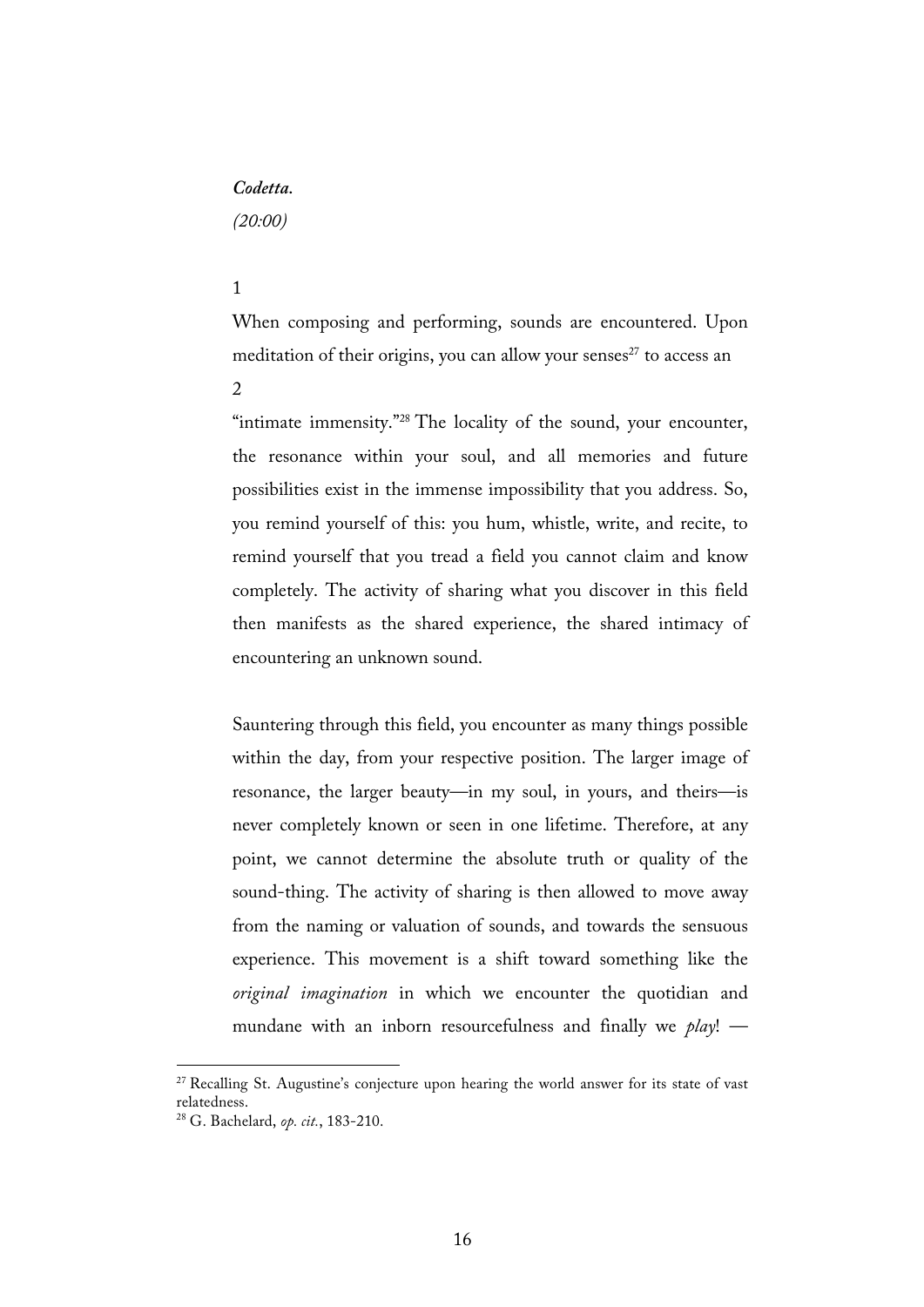Again, to remind ourselves that we have been graced with (divine) imagination.

3

When speaking about a musical work, we can't always know an audience. It remains an unknown. When it *is* possible to know, our discussion here does not properly apply—the performance and the audience will have their own socio-political relations and knowledge base. To borrow a case illustrated by Ludwig Wittgenstein, the imperfect skills of a poor tennis player could very well be defended by her stating, "I know, I'm playing pretty badly, but I don't want to play any better." To which Wittgenstein assumes the other could simply brush it off, with an acceptance.<sup>29</sup> This isn't entirely similar to music—for in many practices of music, still, there exist predetermined standards that enable us to gauge the value and quality of a work. This, in turn, enables us to believe that we can determine the other's character and value to the greater practice (One might say, "You *should* play better").

In other situations, in which the music is simply there to be listened to, what do we have there? To whom does the musician address her music? Is it to the selfless Idea, activity, and history of *Music*? Sorry, not defined quite well enough for the world. Is it to some demiurge, some personal deity? For composers such as Bach, certainly. Is it to our loved ones? Sure, many, many, many times over. The point is that the "whom" to which the music is being addressed cannot be completely known, and thus, in such a case, a large part of the musician's intentions is also beyond "common" consideration.

<sup>&</sup>lt;sup>29</sup> Ludwig Wittgenstein, "Lecture on Ethics," (Cambridge University, 1929).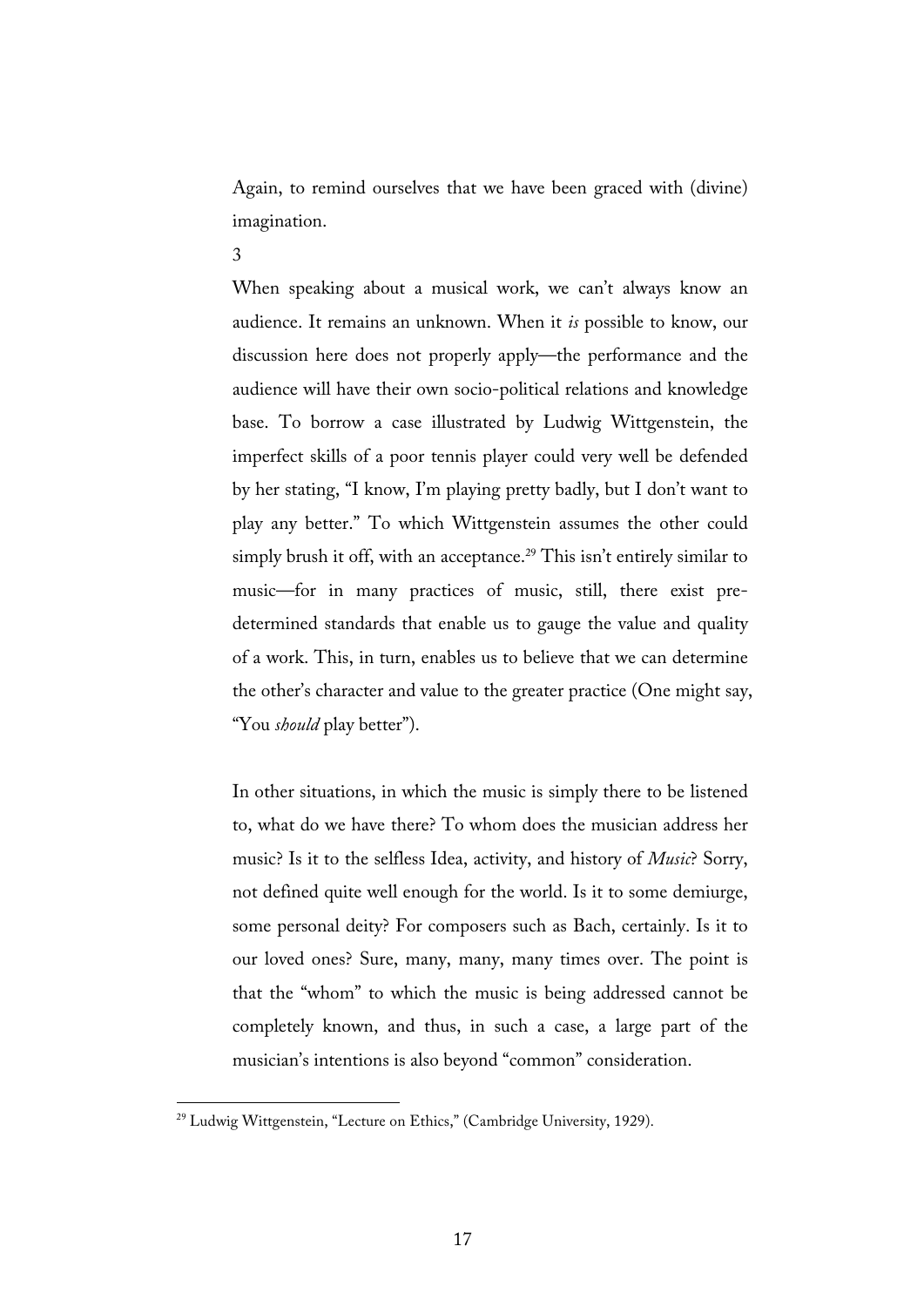Perhaps what this then comes down to is how then we are to share the field with our inherited and accidental differences. Our musical activities accompany the *ethical* dimensions of the world and its unknowable plurality. To quote Chrétien, "Their stammerings, their clumsiness, their inadequacy, their contradictions are no longer an obstacle, they are no longer privations or deficiencies from the point of view of some masterful speech: they mean something." <sup>30</sup> Therefore, it's not always our place to answer for many of the imperfections in what we say or how we listen. As much as I would wish to speak about *how* we *should* address one another's music with ethical considerations, it is something that must be *done*, something that develops from our individual experiences and circumstances. When touching upon these matters, I consistently return to the words of Wittgenstein:

> My whole tendency and, I believe, the tendency of all men who ever tried to write or talk Ethics or Religion was to run against the boundaries of language.

> This running against the walls of our cage is perfectly, absolutely hopeless. Ethics so far as it springs from the desire to say something about the ultimate meaning of life, the absolute good, the absolute valuable, can be no science. What is says does not add to our knowledge in any sense. But it is a document of tendency in the human mind which I personally cannot help respecting deeply and I would not for my life ridicule it.<sup>31</sup>

So, if our relationship with the entity/the vast field/the *unheard-of*, remains as an acceptance of the reality of error and imperfection, then we could keep in mind at all times: what is our music and what becomes of our words on music? What is offered?

 <sup>30</sup> J.-L. Chrétien, *op. cit.*, 14.

<sup>31</sup> L. Wittgenstein, *op. cit.*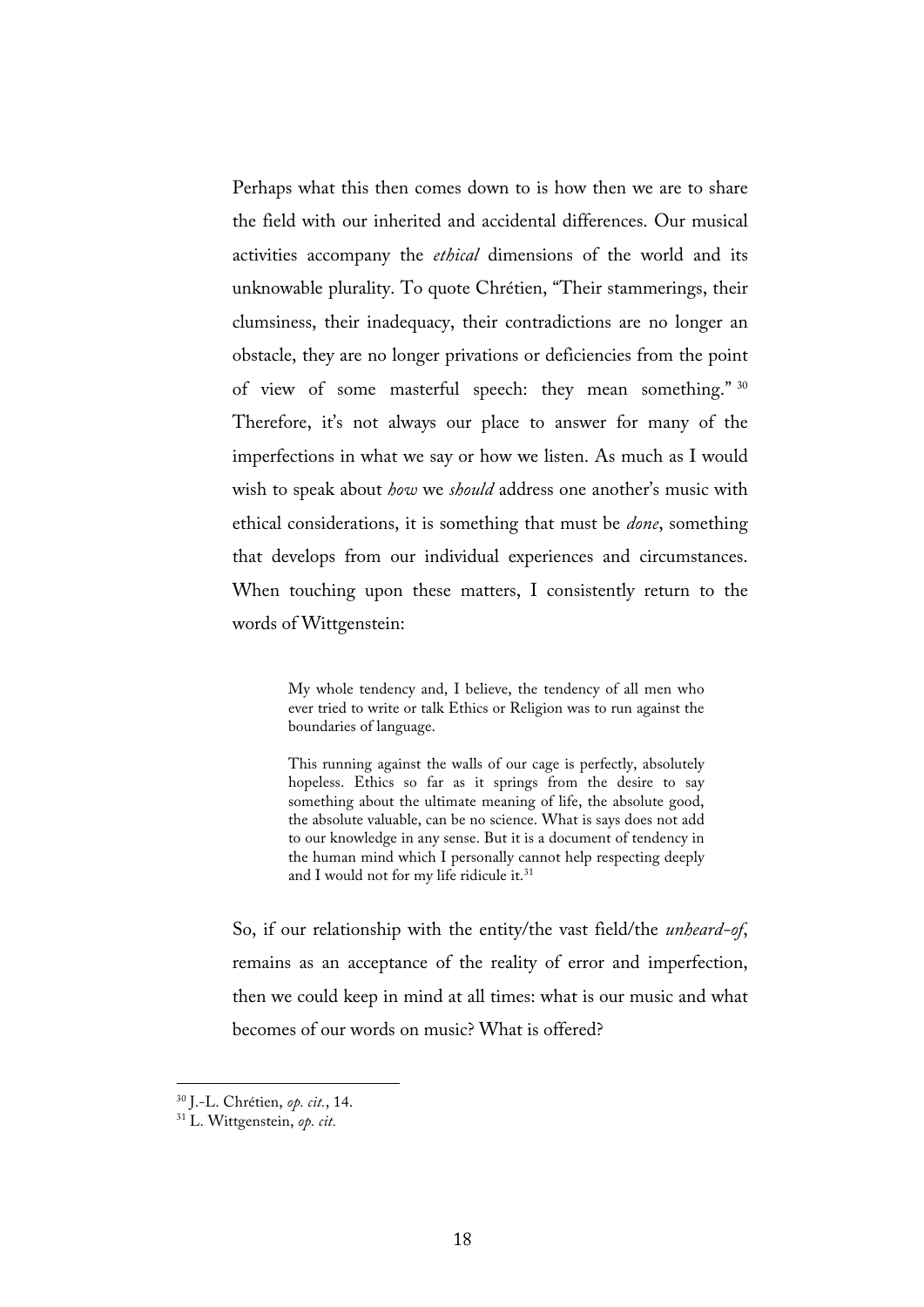## *16003 Hz*

### *(25:00)*

Listening is very difficult. Difficult to listen to others in the silence…When one comes to listen, one often tries to rediscover oneself in others. To rediscover one's own mechanisms, system, rationalism in the others. Instead of hearing the silence, instead of hearing the others, one often hopes to hear oneself. That is an academic, conservative, and reactionary repetition…Perhaps one can change the rituals; perhaps it is possible to try to wake up the ear. To wake up the ear, the eyes, human thinking, intelligence, the most exposed inwardness.<sup>32</sup>

## *Cadence (tones):*

- *3b 1250 + 1254 Hz (26:00)*
- *3a 1250 + 1252 Hz (27:00)*
- *2a 1125 + 1127 Hz (28:00)*
- *2b 1125 + 1129 Hz (29:00)*
- *2 1125 Hz (30:00)*

 <sup>32</sup> Luigi Nono, *source unknown.*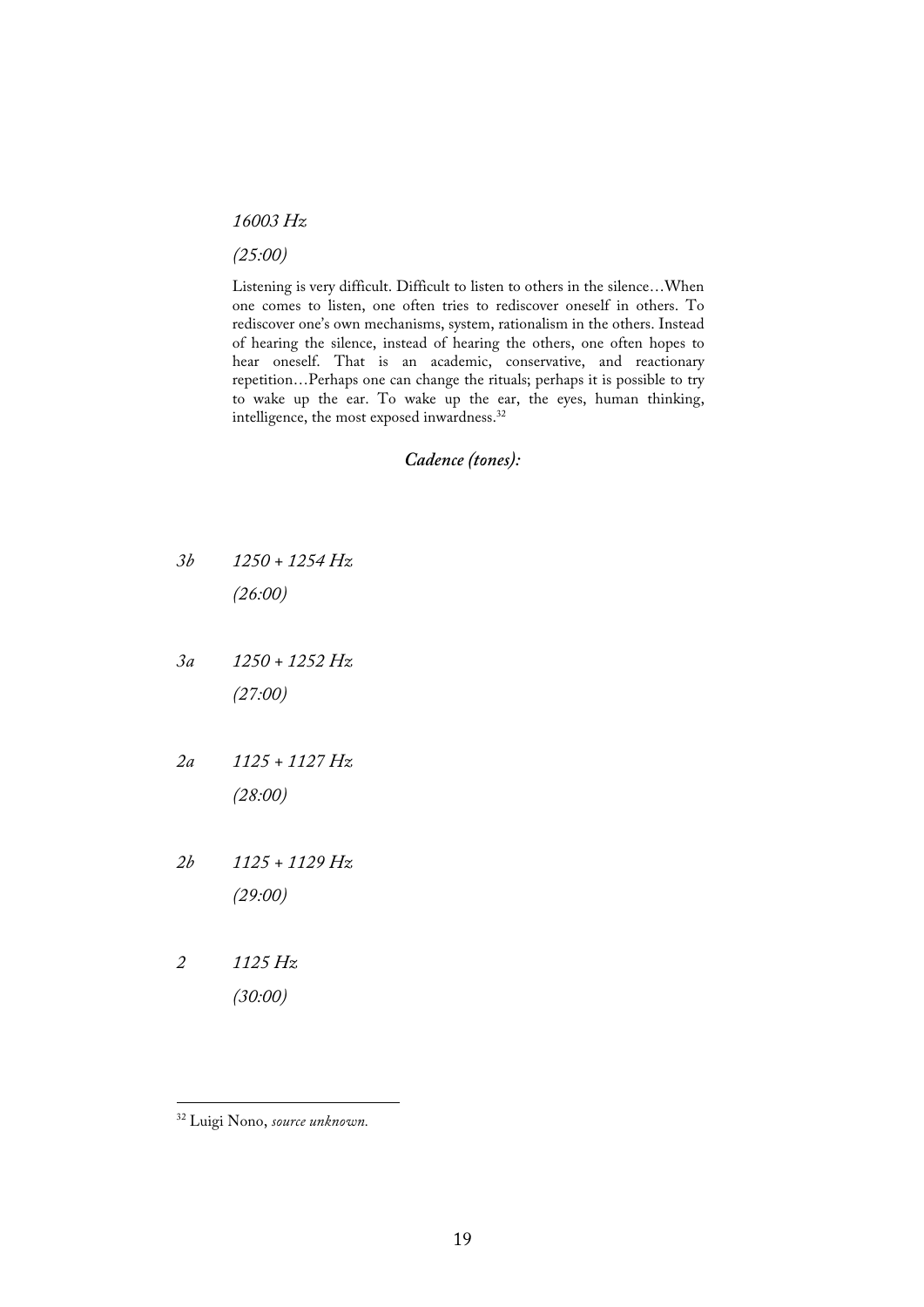*140.625 + 142.625 Hz (31:00 –37:00) Across from—*

*2b*

*6b 843.75 + 847.75 Hz*

*(31:00)*

Then, all that can be offered is a sort of "felicitous space,"<sup>33</sup> a *hospitality*.

Indeed, the images I want to examine are the quite simple images of *felicitous space*...They seek to determine the human value of the sorts of space that may be grasped, that they may be defended against adverse forces, the space we love.<sup>34</sup>

## *5b 703.125 +707.125 Hz*

*(32:00)*

Just as we sit for music with one another: it has been done.

The first hospitality is none other than listening. It is the hospitality that we can grant to others, with our body and our soul, even out on the streets and on the roadside, when we would not be able to offer a roof, or warmth or food. 35

*6a 843.75 +845.75 Hz*

*(33:00)*

1

We allow ourselves to be brought into this space, as other and other.

 <sup>33</sup> G. Bachelard, *op. cit.*, xxxv.

<sup>34</sup> *Ibid.*

<sup>35</sup> J.-L. Chrétien, *op. cit.*, 9.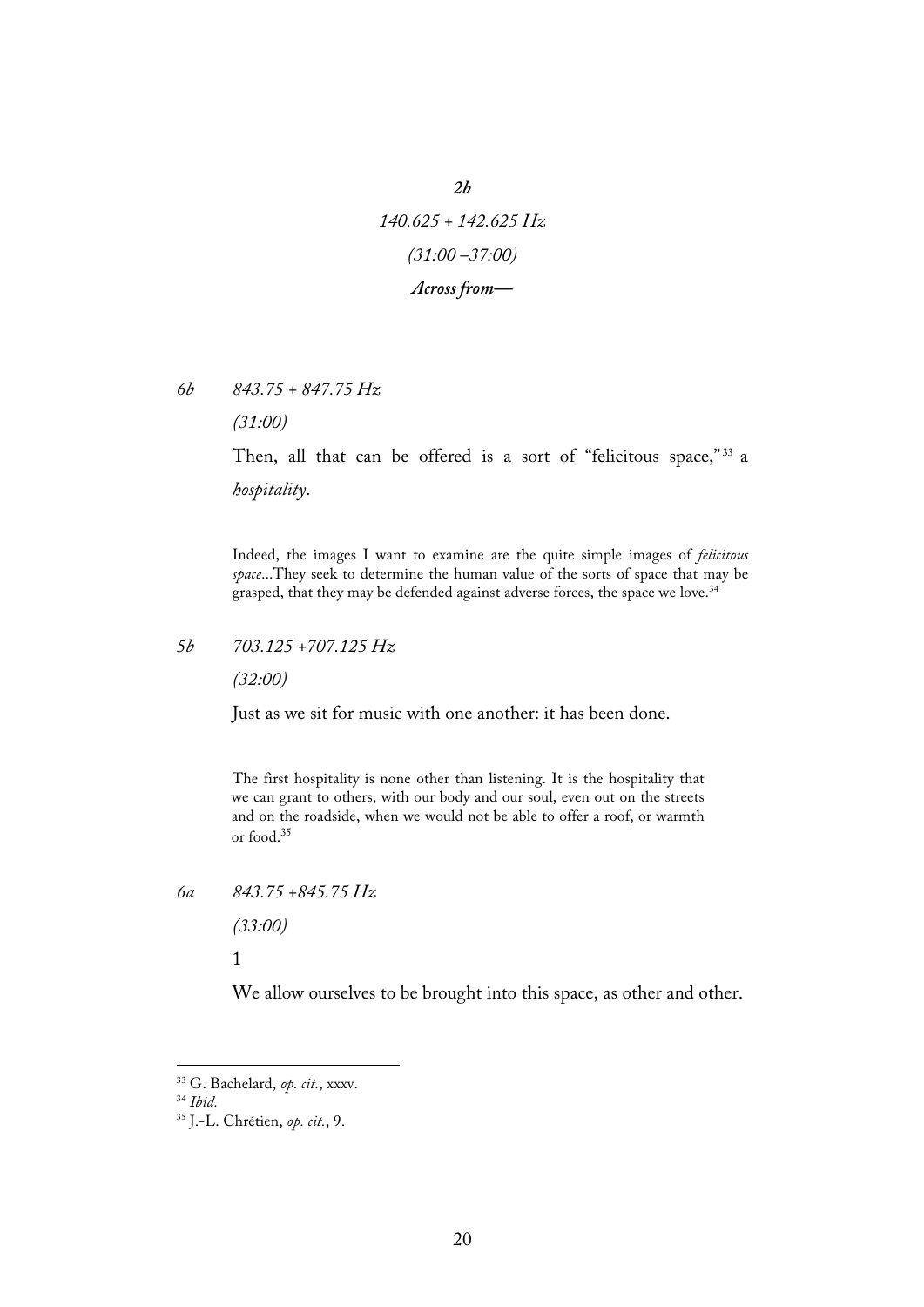And before, again and again, we have always shared space with the one other, listening.

3

It is a space and not yet a duration; the resonance fills first the space and our bodies with it. Here, our senses bloom exponentially, with an infinitesimal variability—as if we are able to hear simultaneously all microscopical and cosmological unraveling—time cannot describe this resonance for us.

When the dialectics of the I and the non-I grow more flexible, I feel that fields and meadows are with me, in the with-me, with us.<sup>36</sup>

# *5a 703.125 + 705.125 Hz*

*(34:00)*

To re-calibrate:

- 1 It is just an encounter; paths cross, daily.
- 2 Sitting and listening, even sauntering together, is a choice.
- 3 Life waves by and we can listen within it and the many ways in which it simply does resonate within us, through one another.
- *6 843.75 Hz*

*(35:00)*

Brows, lungs, fingertips, breath—

*Cadence (tone).*

*5 703.125 Hz (36:00)*

2

 <sup>36</sup> G. Bachelard, *op. cit.*, 188.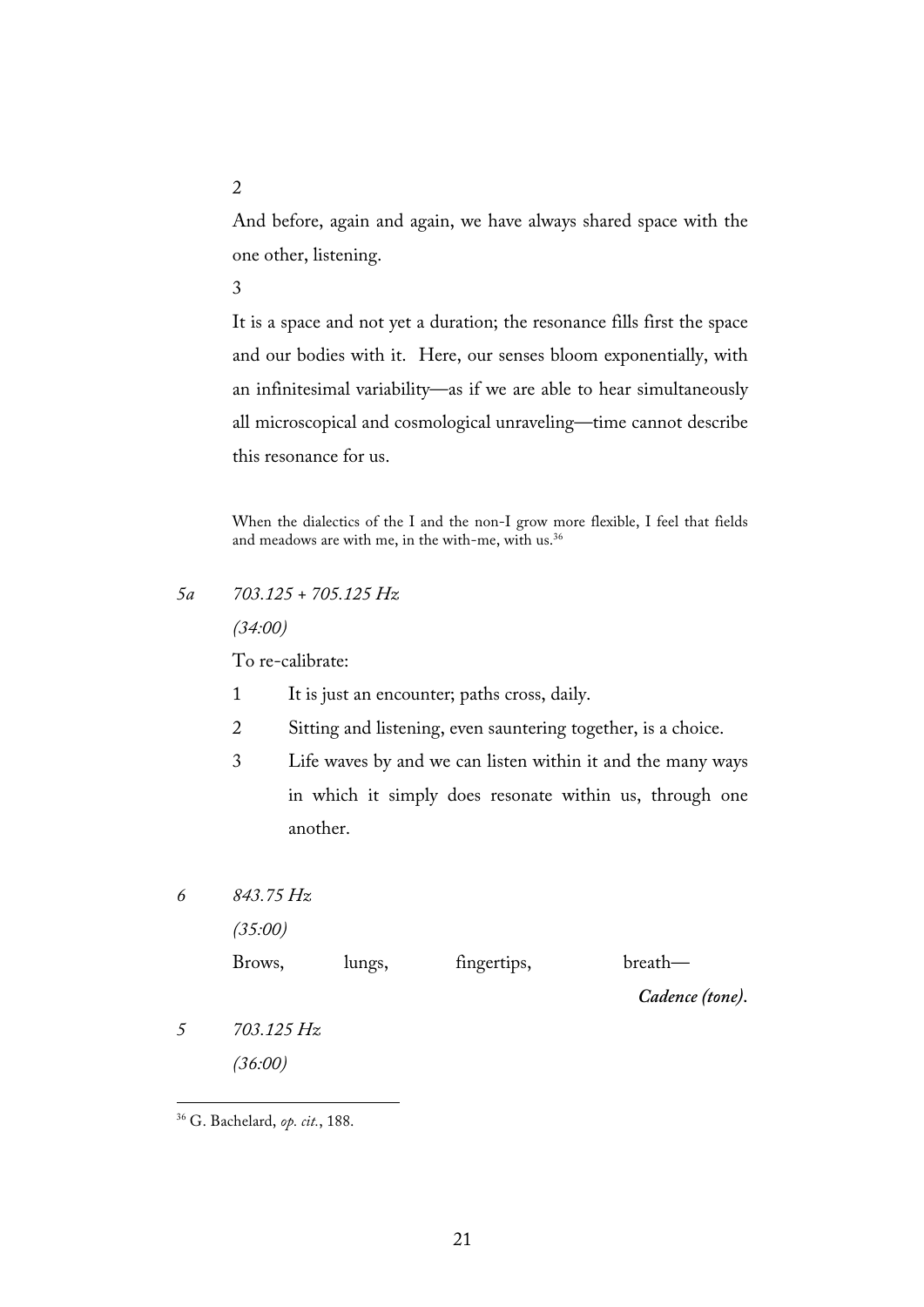*140.625 + 141.625 Hz*  $(T_1 - T_2)$ *Alongside—*

*2a*

#### *6a 843.75 + 845.75 Hz*

"What do you mean, Diotima? Is Love ugly, then, and bad?"

But she said, "Watch your tongue! Do you really think that, if a thing is not beautiful, it has to be ugly?"

"I certainly do."

"And if a thing's not wise, it's ignorant? Or haven't you found out yet that there's something in between wisdom and ignorance?"

"What's that?"

"It's judging things correctly without being able to give reason. Surely you see that this is not the same as knowing—for how could knowledge be unreasoning? And it's not ignorance either—for how could what hits the truth be ignorance? Correct judgment, of course, has this character: is *in between* understanding and ignorance." "True," said I, "as you say."

"Then don't force whatever is not beautiful to be ugly, or whatever is not good to be bad. It's the same with Love: when you agree he is neither good nor beautiful, you need not think he is ugly and bad; he could be something in between," she said (Plato 484-485)

### *7 984.375 Hz + brown noise*

From this, music has become a sort of a dialogue side by side, in which we find stones together to skip into still water before us. One stone picked, one stone thrown. They are skipped, twice, maybe five times, and they are drowned, and we remain side by side to listen for the lapping at our toes. Nothing more is counted and it is enough to continue without measure.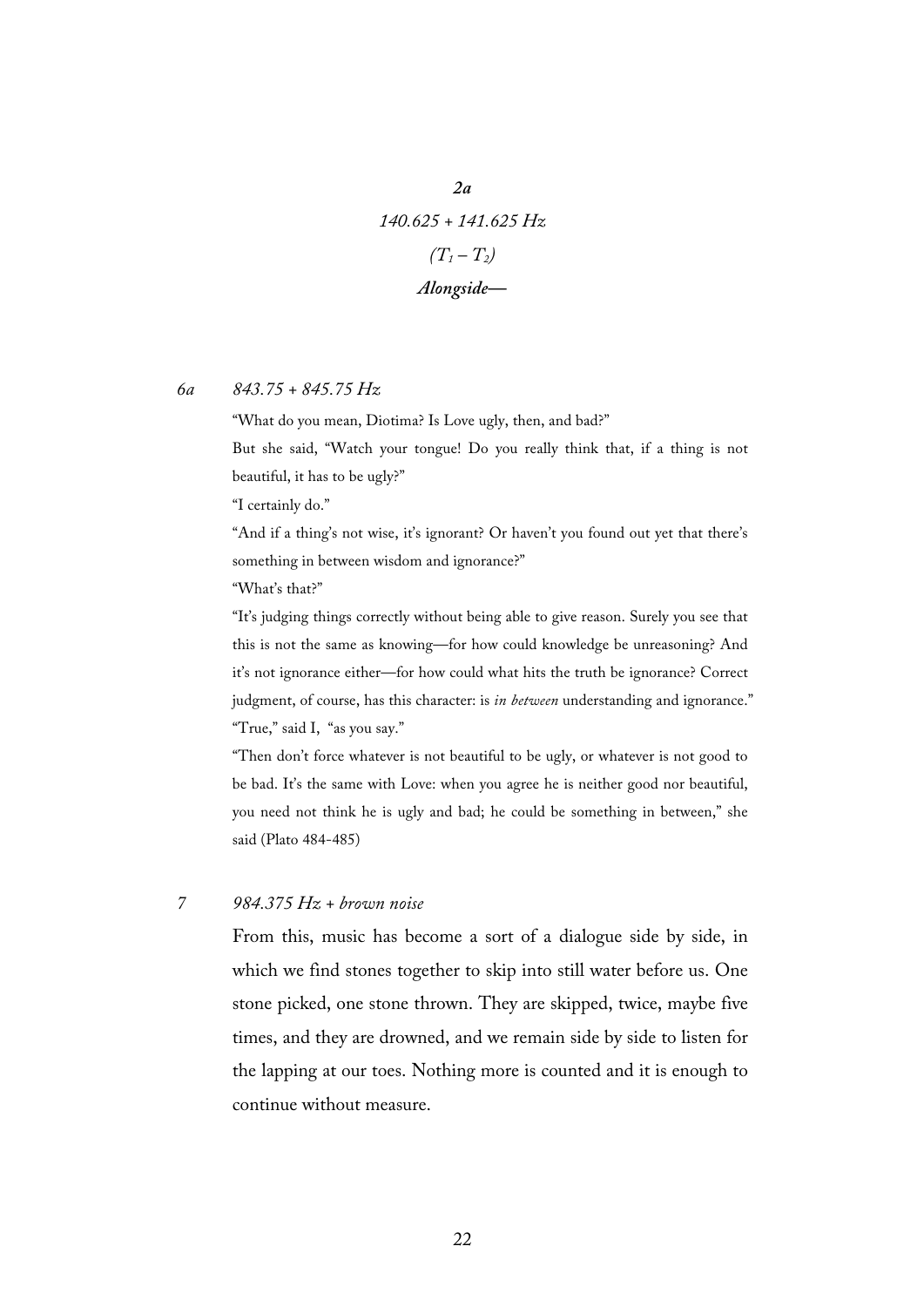The music has become a sort of dialogue with the stars. Or if not a celestial body, something that is clearly beyond the grasp of our hands, but emanates a vibration who greets the horizon of our strained listening; we bow in humility, and rise to an artless poise.

Encountering that distant grace, side by side, can we know what this sounds like?

> *2 140.625 Hz (T2 –50:00) Sitting.*

*3b 156.25 + 158.25 Hz*  $(T_3 - T_4)$ 

# *Sitting across in time.*

*7 1093.75 Hz*

*(lasting 5")*

*Accompany this tone by humming, whistling, or singing, lasting 10".*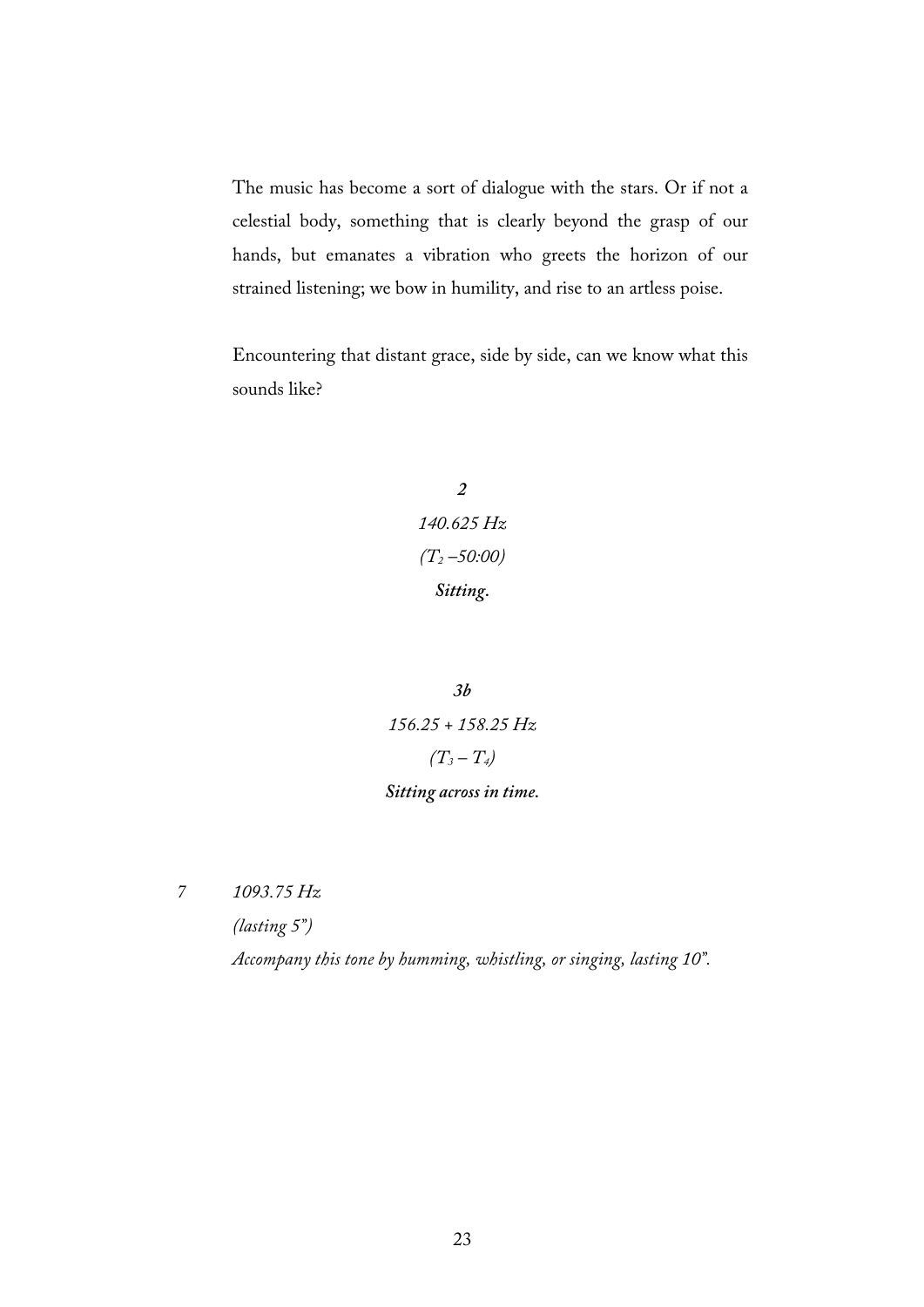*156.25 + 157.25 Hz*  $(T_4 - T_5)$ 

*3a*

### *Sitting alongside in time.*

I am really interested in the time love endures. Let's be more precise: by "endure" one should not simply understand that love lasts, that love is forever or always. One has to understand that love invents a different way of lasting in life. That everyone's existence, when tested by love, confronts a new way of experiencing time.37

> *3c 156.25 + 159.25 Hz (T5 – 50:00) To saunter.*

*Perform with other(s):*

- 1 Sustain one pitch comfortably, very quietly.
	- ◆ Begin on cue.
	- ◆ Cut-off on cue.
- 2 Recall one word from this past hour.
	- ! On cue, sing respective words over a *new pitch,*
	- ◆ Cut-off on cue.
- 3 Think of a new word.
	- ! On cue, sing respective words over same pitch or initial pitch.
	- ◆ Cut-off on cue.

Repeat 1-3 however many times needed.

24

 <sup>37</sup> A. Badiou and N. Truong, *op. cit.*, 33.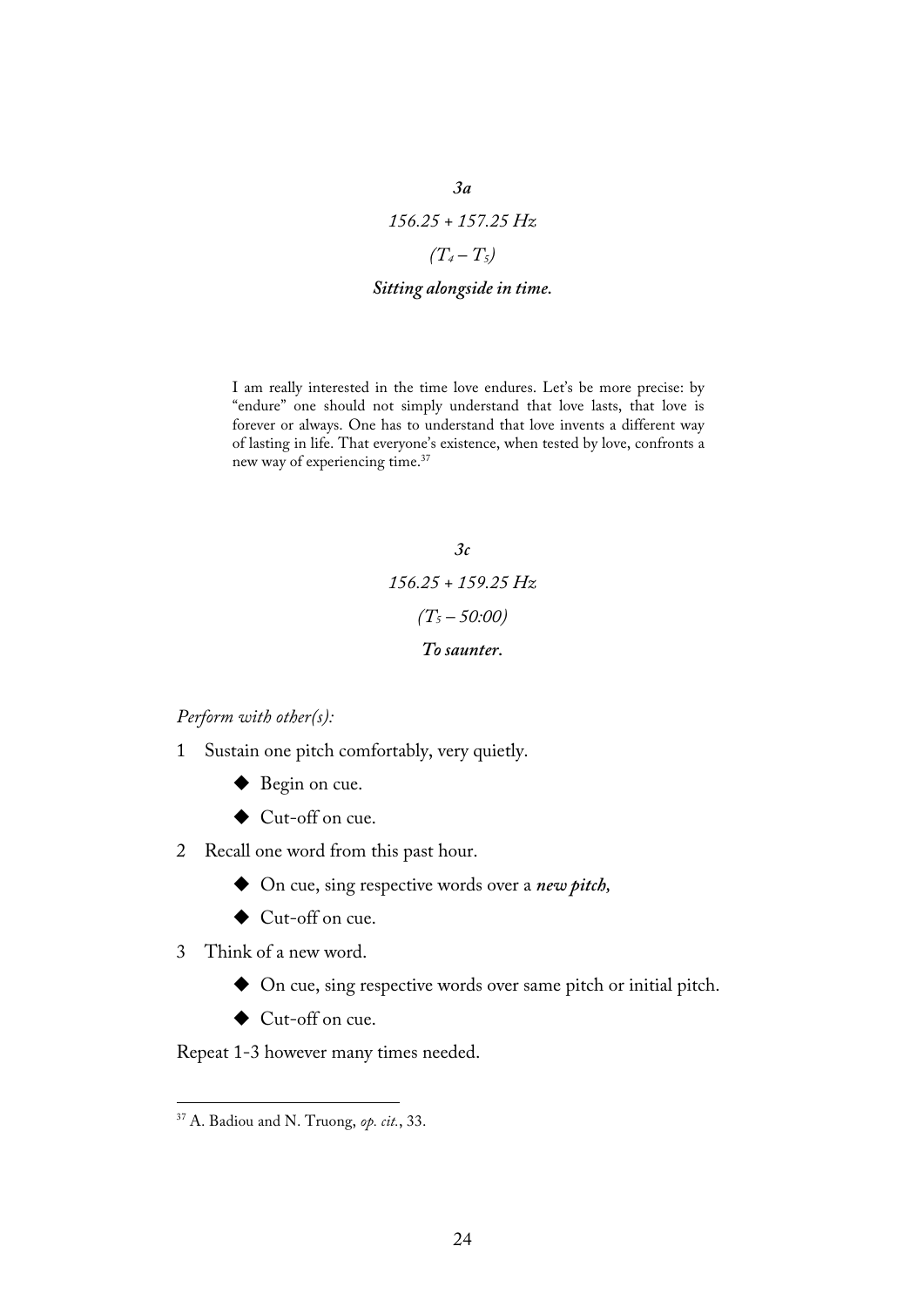# *Epilogue.*

*As composers, we can show that there is no need for an over-prescription of our intentions because we can accept that a practice of music does not develop within the fleeting period of learning one piece by one composer. Some of us, myself included, can confuse the rates of demonstration or the illusion of continuity with the speed and efficiency at which we consume in today's world. It's dangerous, too dangerous. We are dealing with presenting essences, which never have one face to criticize or lust. There is nothing to consume, thus there is no ploy, not a single trick to tell someone that what they are reading is music (much less, your music); that what they are attempting to interpret is not the object in its completeness, but that only all of time and space and their most honest being will show the way. A practice and truth of art takes a long time; it may take generations and generations of acceptance and trust in a continuum beyond our moral understanding—not forceful conditioning based upon one lifetime of factions fabricated by those who claim to know what's "best for us." Maybe many of us are truly understanding this sacrifice: the letting go of one author per revolutionary perspective. It will come with patience and sharing the Idea, not hoarding. In principle and in practice, artists should exhibit plenty of these qualities; from that, there is the rebirth of the* community*, divorced from concrete identity or tribalistic pride. Recalling the words of Michael Pisaro, we are indeed in a sort of Renaissance.* Things *aren't clear anymore, but the* essence *is there, absolutely there—and I see more and more artists and musicians defending, nurturing, and sharing these truths with the deepest of loves, into a wilderness, beyond the vectors of human falsehoods.*

> Eugene A. Kim, 2012-2014 The Hague, Netherlands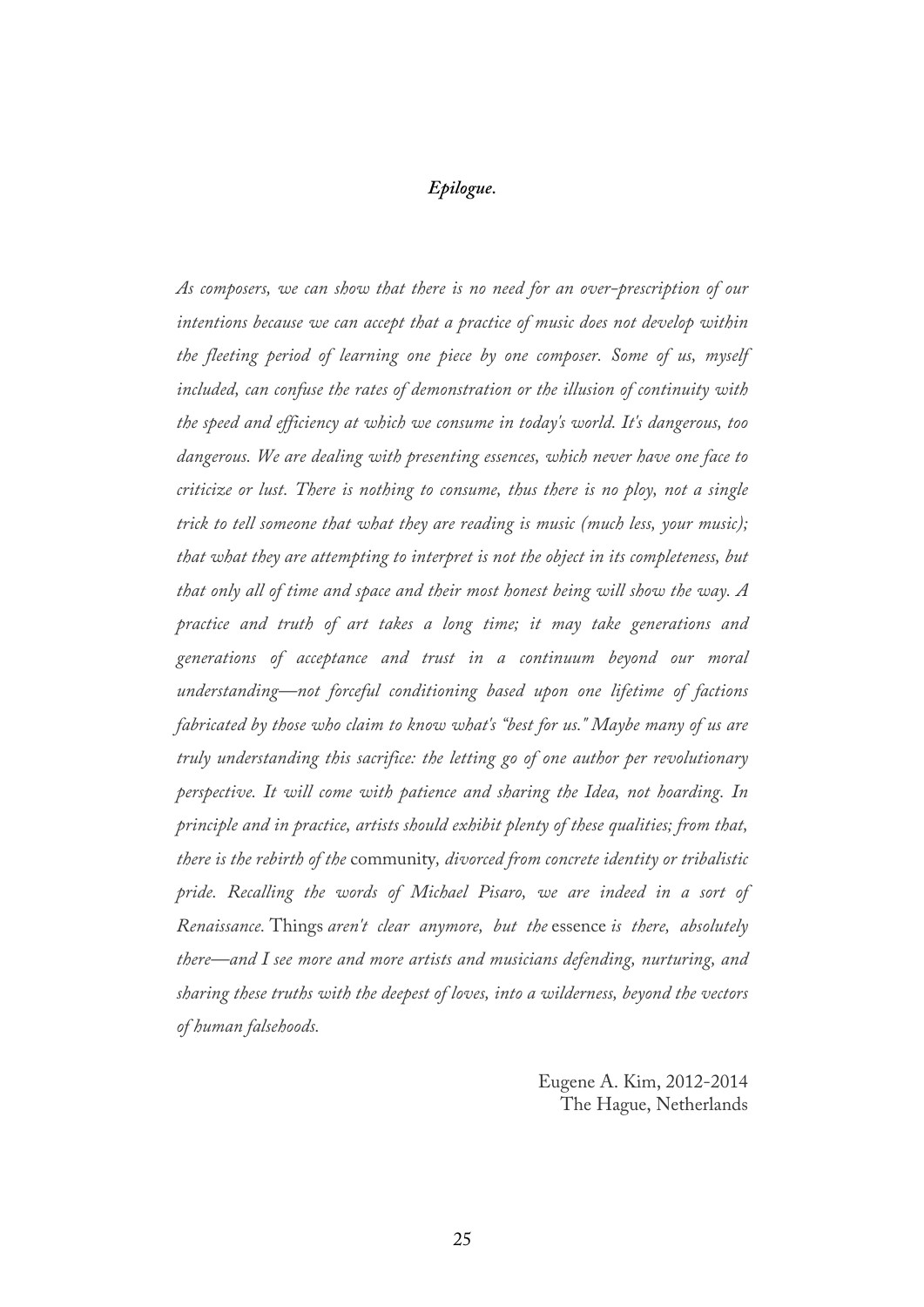## **Bibliography**

- St. Augustine. *Book X* in *The Confessions of St. Augustine.* Trans. Edward Bouverie Pusey. 95-117. PDF file.
- Bachelard, Gaston. *The Poetics of Space.* Trans. Maria Jolas. Boston: Beacon Press, 1994. Print.
- Badiou, Alain and Nicolas Truong. *In Praise of Love*. Trans. Peter Bush. London: Serpent's Tail, 2012. Print.
- Chrétien, Jean-Louis. *The Ark of Speech.* Trans. Andrew Brown. London: Routledge, 2004. PDF file.
- Emerson, Ralph Waldo. "Self-Reliance." *Ralph Waldo Emerson Texts*. 3 Sep. 2009. Jone Johnson Lewis. Web. 29 Dec. 2013. <http://www.emersoncentral.com/selfreliance.htm>.
- Hagberg, Garry., and Edward N. Zalta, ed. "Wittgenstein's Aesthetics," *The Stanford Encyclopedia of Philosophy.* 29 Aug. 2008. The Metaphysics Research Lab, Center for Study of Language and Information at Stanford University, 26 Jan. 2007. Web. 10 Mar. 2014 <http://plato.stanford.edu/archives/fall2008/entries/wittgensteinaesthetics/>.